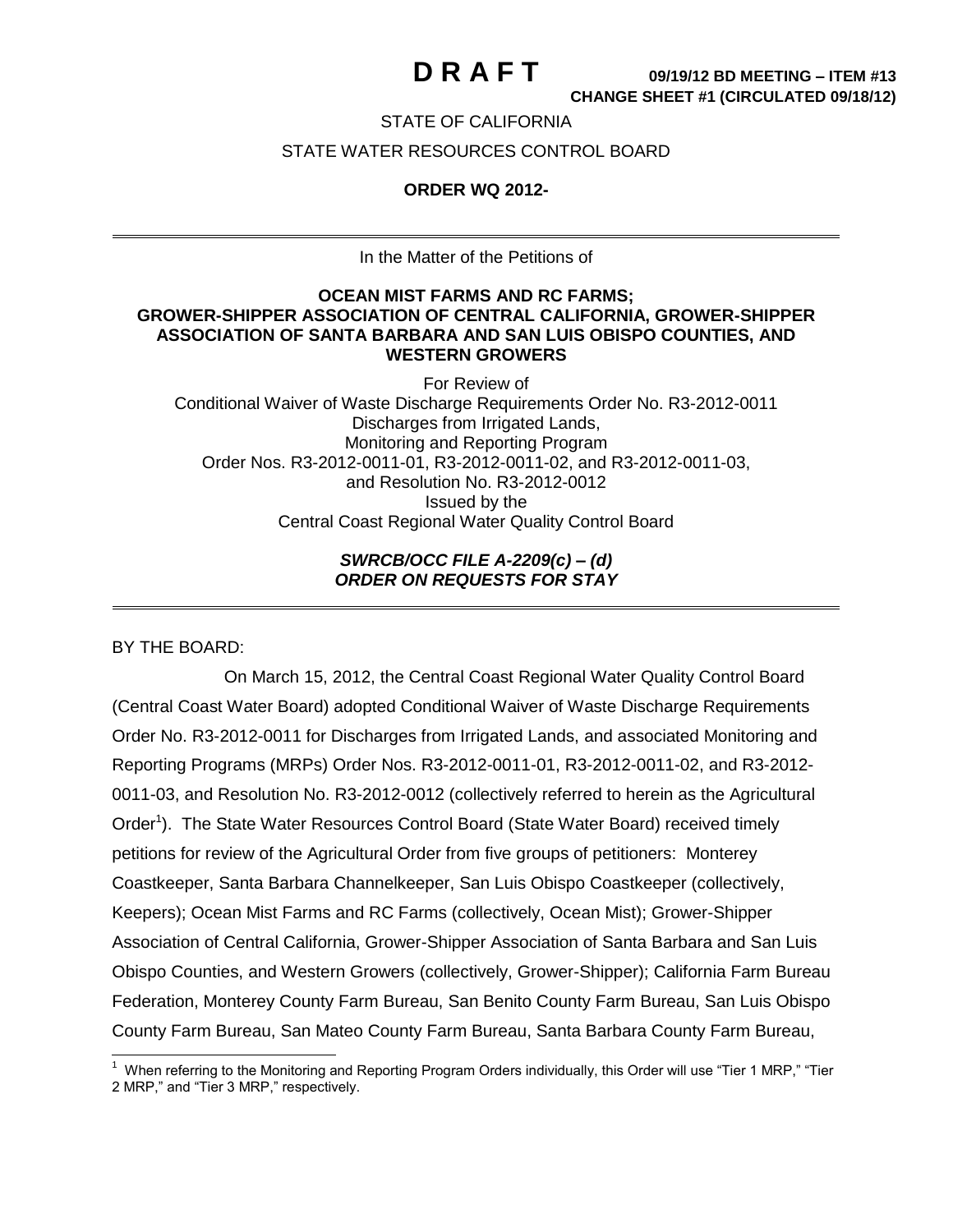Santa Clara County Farm Bureau, and Santa Cruz County Farm Bureau (collectively, Farm Bureau); and Jensen Family Farms, Inc., and William Elliott (collectively, Jensen).

Ocean Mist and Grower-Shipper submitted complete requests that the State Water Board stay certain provisions of the Agricultural Order pending our resolution of the petitions for review on the merits.<sup>2</sup> On August 30, 2012, we conducted an evidentiary hearing to consider the requests for stay. The parties to the hearing included the Central Coast Regional Board, all five of the petitioners, and Environmental Defense Center, the only non-petitioner that sought party status for the hearing, and evidence submitted by all parties was considered in the Board's decision. For ease of reference in our discussion, we refer generally to Ocean Mist, Grower-Shipper, Farm Bureau, and Jensen as "the Agricultural Petitioners."

This Order addresses only the requests for stay submitted by Ocean Mist and Grower-Shipper. For the reasons set forth below, we grant the requests in part and deny the remainder of the stay requests.

### **I. BACKGROUND**

The Central Coast Region has approximately 435,000 acres of irrigated land. The Agricultural Order, adopted pursuant to Water Code section 13269, regulates the discharge of irrigation return flows and storm water from irrigated lands in the region and supersedes a conditional waiver of waste discharge requirements in effect since 2004 (2004 Agricultural Order).<sup>3</sup> The provisions of the Agricultural Order address discharges to both surface water and groundwater.

The Agricultural Order defines three tiers of agricultural dischargers based on the risk of water quality impacts. A number of criteria are considered in determining the appropriate tier for a discharger. These include the distance of the discharger's farm to a surface waterbody listed as impaired by toxicity, pesticides, nutrients, turbidity, or sediment; whether the discharger applies chlorpyrifos or diazinon; and whether the discharger grows crop types with high potential to discharge nitrogen to groundwater. The Agricultural Order categorizes dischargers that pose the highest threat to water quality as Tier 3 dischargers, and such dischargers face more

 2 Farm Bureau submitted a statement that it supported the stay request submitted by Grower-Shipper. Jensen requested a stay, but failed to support the request with any declarations, and as a result Jensen's stay request does not meet the minimum standards set by State Water Board regulations, as discussed in Section II of this Order, *infra*.

 $3$  While the 2004 Agricultural Order expired in 2009, the Central Coast Water Board or its Executive Officer administratively extended it several times.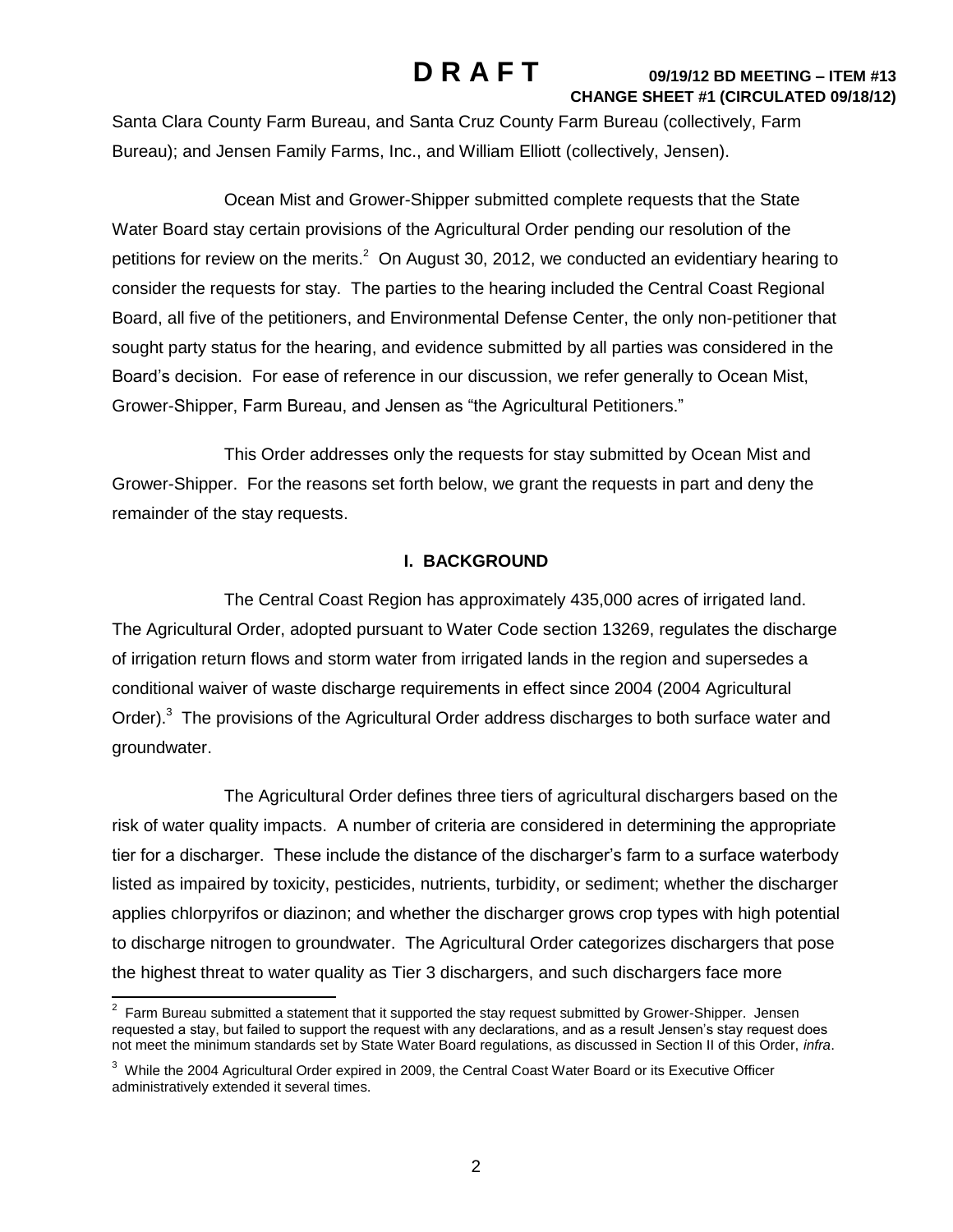requirements, including additional monitoring requirements, compared to dischargers posing a lower threat to water quality in Tiers 1 and 2. The Central Coast Water Board testified that only 110 of the 3,680 dischargers that had submitted Notices of Intent for coverage under the Agricultural Order as of August 2012 are currently categorized as Tier 3 dischargers.

The Central Coast Water Board staggered compliance deadlines for various provisions of the Agricultural Order over the 5-year term of the Agricultural Order. Several provisions that Ocean Mist and Grower-Shipper requested be stayed, including installation of backflow prevention devices, reporting of methods and results for practice effectiveness verification, calculation of the nitrate loading risk, photo documentation of existing conditions of any impaired adjacent streams or wetlands, and submission of annual compliance information for Tier 2 and 3 dischargers, are due on October 1, 2012. Several other provisions of the Agricultural Order, including groundwater monitoring and reporting requirements, determination of typical nitrogen uptake for crop types, and initiation of individual surface water monitoring by Tier 3 dischargers, are due by October 1, 2013. Still other provisions, including the requirement to manage, construct, and maintain containment structures to avoid percolation of waste to groundwater and to maintain riparian vegetative covers and riparian areas, are not qualified by any time schedule. In addition, the Agricultural Order requires the dischargers to comply with applicable TMDLs and to comply with all water quality standards and applicable water quality control plans.

## **II. LEGAL STANDARD FOR STAY REQUESTS**

Our regulations recognize the extraordinary nature of a stay remedy and place a heavy burden on any person requesting a stay of a regional water quality control board action.<sup>4</sup> California Code of Regulations, title 23, section 2053, subdivision (a),<sup>5</sup> provides that a stay shall be granted when petitioners allege facts and produce proof of **all** the following three elements:

(1) substantial harm to petitioner or to the public interest if a stay is not granted,

(2) a lack of substantial harm to other interested persons and to the public interest if a stay is granted, and

(3) substantial questions of fact or law regarding the disputed action.

 4 State Water Board Order WQ 97-05 (*Ventura County Citizens*), p.4.

 $5$  All future regulatory references herein are to California Code of Regulations, title 23, section 2053, unless otherwise noted.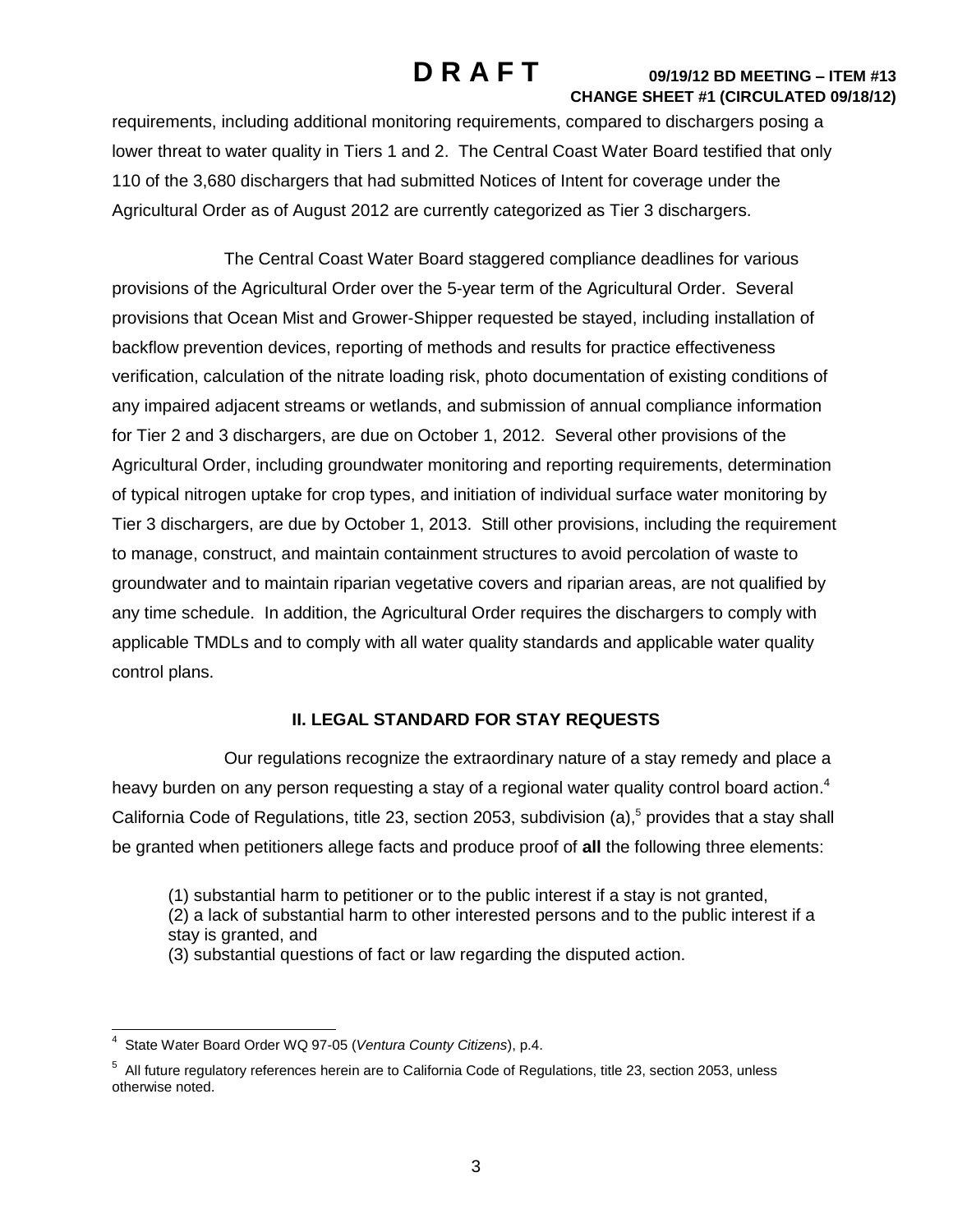Failure to allege facts and produce proof of **each** of the foregoing elements will result in a denial of the stay request. The regulations specifically require that a request for stay "shall be supported by a declaration under penalty of perjury of a person or persons having knowledge of the facts alleged."<sup>6</sup> In addition to considering requests for stays, however, the State Water Board may, upon its own motion, stay the effect of a regional board action.<sup>7</sup>

The issue of whether a stay is appropriate must be judged in the temporal sense – a petitioner must prove there will be substantial harm if a stay is not granted for the period of time while the petitions for review are pending resolution by the State Water Board on the merits.<sup>8</sup> The issue before us is not whether the Agricultural Petitioners might eventually prevail on the merits of their claims or whether they will suffer harm over the term of the Agricultural Order, but the narrower issue of whether the Agricultural Petitioners have carried their burden of proving all three elements during the period of time while the State Water Board is reviewing the petition<u>s</u> on the merits. $^9$ 

In the last decade, we have issued a handful of decisions granting or denying a stay. Stay determinations are very fact-specific, and most decisions are designated as nonprecedential.<sup>10</sup> Therefore the analysis in one decision may have limited applicability to the analysis of another. One position from a non-precedential decision that has nevertheless been repeated in a few of our decisions is that the State Water Board "will not grant a stay merely because the party requesting it must incur some expense, even a substantial one."<sup>11</sup> We take this opportunity to disapprove that statement. A substantial cost alone may meet the first prong of a stay determination if the requesting party shows that it constitutes substantial harm. Such a conclusion is consistent with the language of our regulations, and the purposes of extraordinary, interim relief.

<sup>&</sup>lt;u>.</u><br><sup>6</sup> § 2053, subd. (a).

 $^7$  *Id.* at subd. (c).

<sup>&</sup>lt;sup>8</sup> Petitioners projected that the petitions for review may be pending before the State Water Board through December 2013. Due to the extremely important nature of the Agricultural Order, however, the State Water Board will give these petitions for review a high priority. The State Water Board expects that it will resolve these petitions for review in less than a year.

<sup>9</sup> State Water Board Order WQ 2006-0007 (*Boeing Company*), p.4.

<sup>10</sup> Precedential decisions have included State Water Board Orders WQ 2006-0007, *supra,* and WQ 2001-09 (*Pacific Lumber Company*).

<sup>&</sup>lt;sup>11</sup> State Water Board Order WQO 2003-0010 (County of Sacramento) (non-precedential order), at p. 4.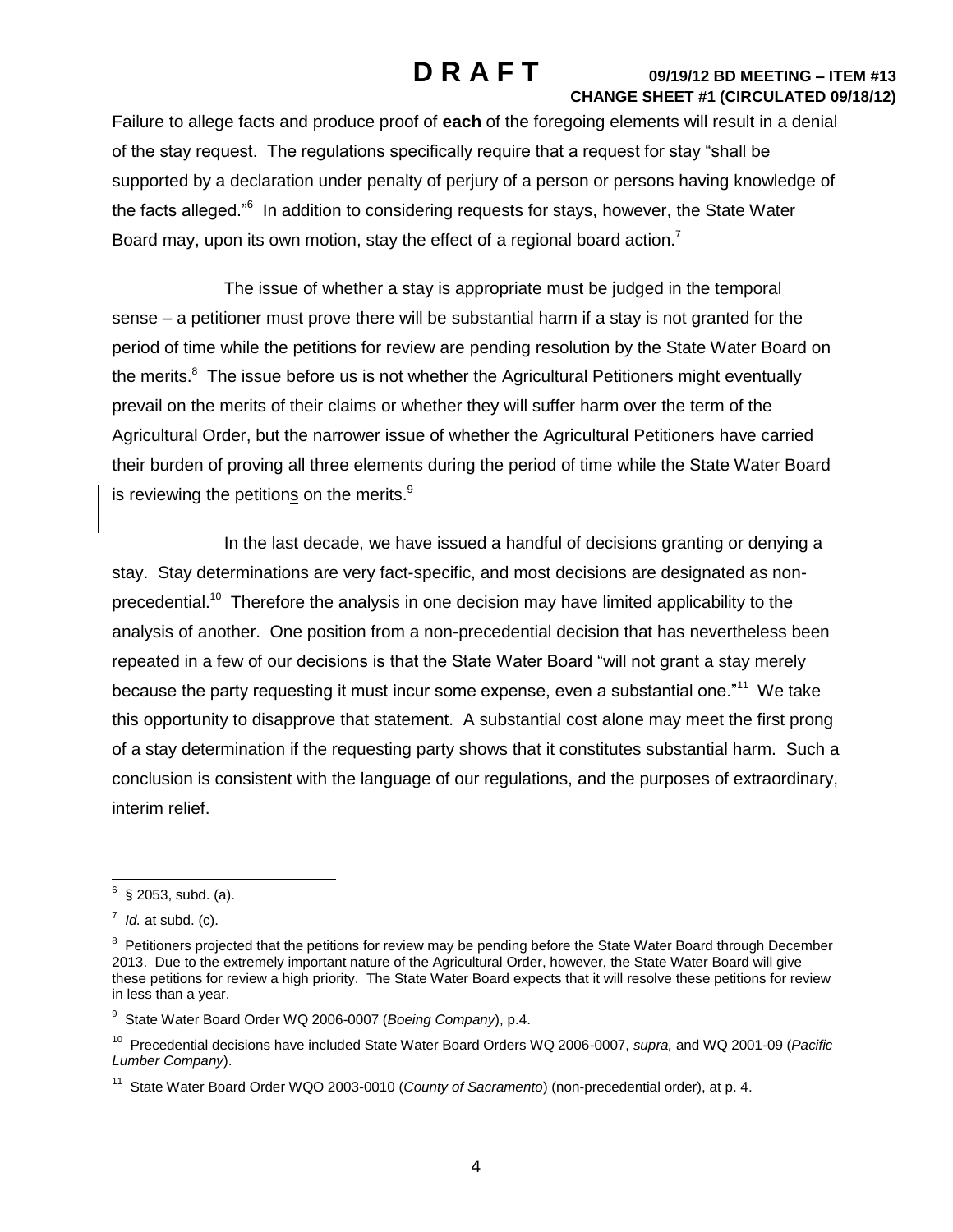Another position consistently emphasized in our decisions is the extraordinary nature of a stay.<sup>12</sup> On this point, we re-affirm our position that a stay is indeed extraordinary relief that is granted in few cases. The fact that we are staying some of the requested provisions in the Agricultural Order is in no way a departure from the our long-stated position regarding the high bar for granting a stay, but rather an acknowledgment that this case is in fact extraordinary in some respects. Most stay requests filed with the State Water Board involve a single discharger with clearly defined obligations and clear costs. Here, many of the costs are to be incurred by a whole sector of the Central Coast economy. Further, we have heard genuine confusion from the dischargers as to what they must do to comply with some of the provisions. Our review of the Agricultural Order and the testimony during the hearing finds some of the confusion is warranted. Going forward, we continue to view a stay as an extraordinary remedy and expect a party seeking a stay to fully meet its burden under all three prongs of section 2053, subdivision (a) before granting a stay.

## **III. CONTENTIONS AND FINDINGS**

Generally, the Agricultural Petitioners argue that dischargers will suffer substantial harm if they are required to comply with certain provisions of the Agricultural Order because they will incur excessive implementation costs pending State Water Board review of their petitions on the merits. These provisions include requirements for TMDL compliance; installation of backflow prevention devices; management, construction, and maintenance of containment structures to avoid percolation of waste to groundwater; maintenance of riparian vegetative cover in aquatic habitat areas and maintenance of riparian areas; reporting of practice effectiveness and compliance; groundwater monitoring, submission of an annual compliance form; determination of nitrate loading risk factors and typical crop nitrogen uptake, photo monitoring of streams and riparian and wetland habitat; and individual surface water discharge monitoring. The Agricultural Petitioners additionally argue that dischargers will suffer substantial harm because they will face immediate liability from non-compliance with the Agricultural Order's requirement that they comply with water quality standards.<sup>13</sup>

<sup>&</sup>lt;sup>12</sup> See fn. 4 of this Order.

<sup>&</sup>lt;sup>13</sup> The Agricultural Order uses the phrase "water quality standards," which generally is a federal term referring to designated uses and water quality criteria to protect designated uses for waters of the United States. (40 C.F.R. § 131.3.) Throughout this order, we use the phrase as the Central Coast Water Board did, recognizing that it encompasses not only federal water quality standards, but also beneficial uses and water quality objectives for waters of the state, and further recognizing, that the Agricultural Order does not serve as a federal authorization to discharge under the Clean Water Act (33 U.S.C. § 1251).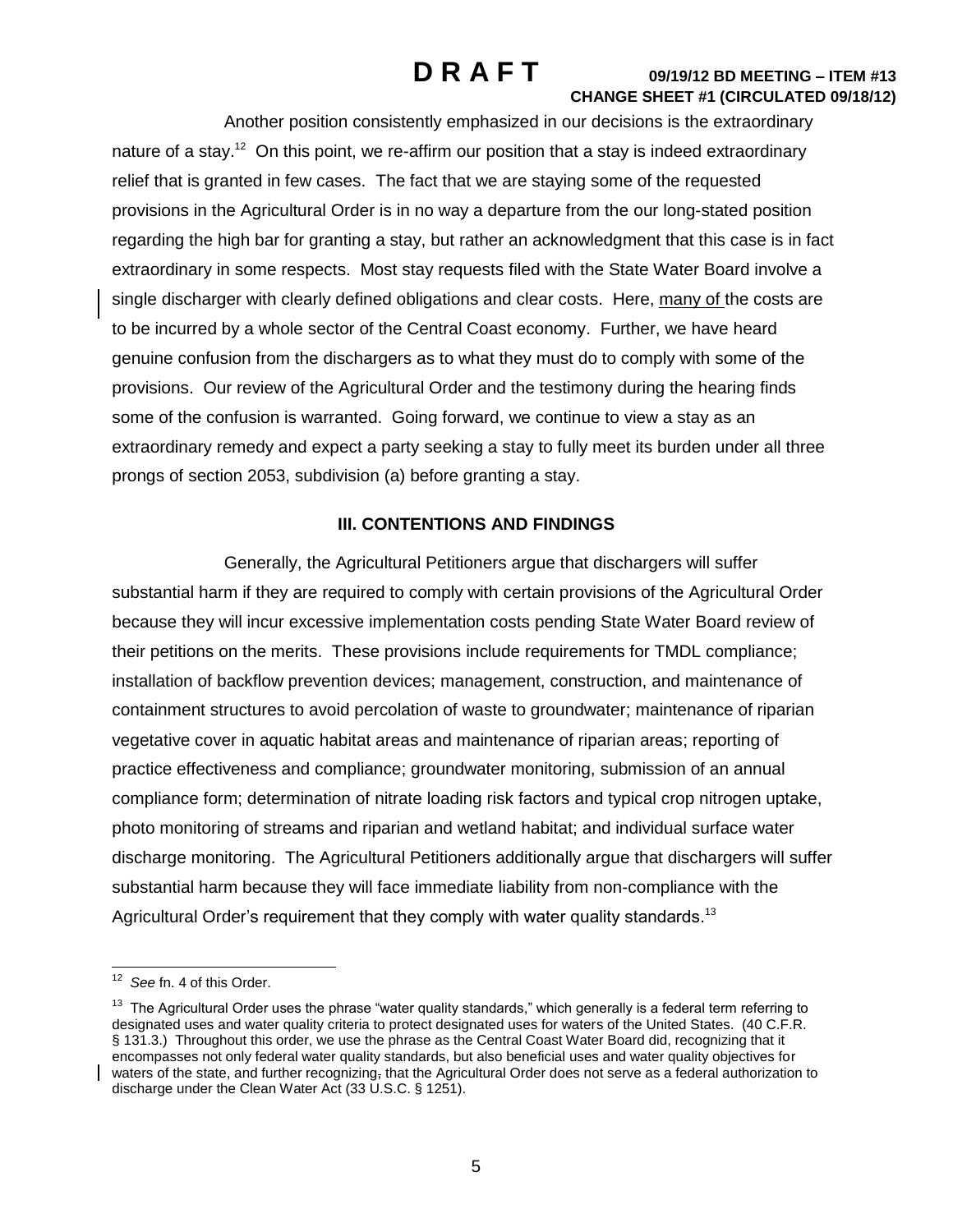In addition, the State Water Board received numerous non-evidentiary submissions and heard policy statements from agricultural groups and dischargers, as well as from their representatives in the California legislature, pointing to hardship complying with Agricultural Order provisions. Among other issues, the submissions relate that the Agricultural Order is difficult to decipher and additional time is needed to clarify requirements and develop tools and templates for compliance; compliance with many of the Agricultural Order provisions will require dischargers to hire additional employees or consultants, leading to significant expense; and dischargers are having difficulty finding appropriate consultants to help comply with the requirements of the Agricultural Order.<sup>14</sup>

There is significant disagreement between the Agricultural Petitioners and the Central Coast Water Board as to the economic cost of compliance with the terms of the Agricultural Order during the time period the petitions may be pending before the State Water Board. We held an evidentiary hearing on August 30, 2012, in order to elicit additional evidence and testimony from the parties. We specifically requested that the parties submit evidence to support and verify their proffered cost estimates – provision by provision. After consideration of the parties' submissions and testimony presented, we make the following findings regarding each of the provisions of the Agricultural Order that Ocean Mist or Grower-Shipper, or both, requested be stayed.

## **A. Water Quality Standards Compliance (Agricultural Order Provisions 22 & 23)**

The Agricultural Petitioners argue that provisions 22 and 23 of the Agricultural Order expose dischargers to immediate liability due to non-compliance.<sup>15</sup> In its responses to the requests for stay, and in testimony at the August 30, 2012, hearing on the stay requests, the Central Coast Water Board explained that discharges from agricultural lands cause wide-spread

 14 Submissions received in response to June 26, 2012, letter from Chief Counsel Michael Lauffer, providing parties and interested persons an opportunity to respond to the requests for stay; written policy statements received in response to the August 21, 2012, Revised Notice of Public Hearing on Stay Request, and policy statements delivered at the August 30, 2012, hearing.

<sup>&</sup>lt;sup>15</sup> Agricultural Order provisions 22 and 23 read as follows:

<sup>22.</sup> Dischargers must comply with applicable water quality standards, as defined in Attachment A, protect the beneficial uses of waters of the state and prevent nuisance as defined in Water Code section 13050.

<sup>23.</sup> Dischargers must comply with applicable provisions of the Central Coast Region Water Quality Control Plan (Basin Plan) and all other applicable water quality control plans as identified in Attachment A.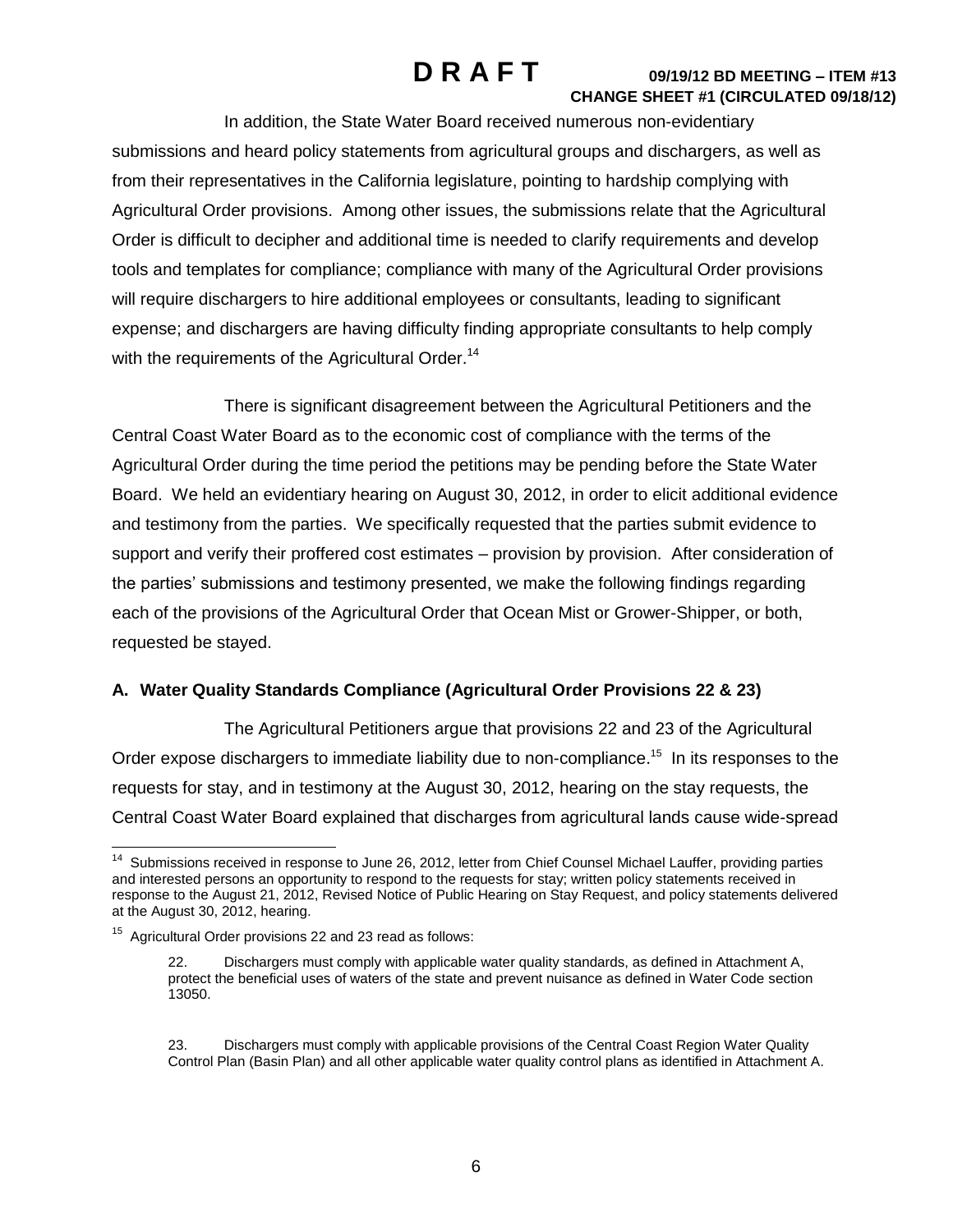exceedances of water quality standards. To address those exceedances, the Central Coast Water Board expects compliance with provisions 22 and 23 to be achieved by dischargers over a number of years, not immediately.<sup>16</sup> It did not, however, include an explicit compliance schedule for these provisions in the Agricultural Order.

Because provisions 22 and 23 are not qualified by any compliance schedule, the Agricultural Petitioners argue that the Agricultural Order requires immediate compliance with water quality standards and will inevitably leave the dischargers vulnerable to enforcement action and civil liability. The Agricultural Petitioners also point to the groundwater and individual surface water monitoring requirements of the Agricultural Order<sup>17</sup> to argue that the required data may be used by the Central Coast Water Board to establish violations of water quality standards.

On these points, the Agricultural Petitioners do not meet the high bar set by section 2053, subdivision (a) for establishing substantial harm. While the Agricultural Petitioners are correct that the Agricultural Order contains no explicit compliance schedule for meeting water quality standards,<sup>18</sup> the Central Coast Water Board has made it sufficiently clear in the Agricultural Order, as well as in its written responses and testimony, that it will not take enforcement action against a discharger that is implementing and improving management practices to address discharges impacting water quality.<sup>19</sup> For example, provision 12 of the Agricultural Order states that "[d]ischargers who are subject to this Order shall implement management practices, as necessary, to improve and protect water quality and to achieve compliance with applicable water quality standards." Finding 10 of the Agricultural Order clarifies this statement further:<sup>20</sup>

 16 *See* Agricultural Order, finding 10 and provision 12, and Attachment A, finding 2; Schroeter Testimony (Aug. 30, 2012); Thomas Testimony (Aug. 30, 2012).

 $17$  Tier 1 MRP, Part 2; Tier 2 MRP, Part 2; Tier 3 MRP, Parts, 2 and 5. The groundwater monitoring data and the individual surface water data must be reported by October 1, 2013 and March 15, 2014, respectively.

<sup>&</sup>lt;sup>18</sup> Table 4 at page 38 of the Agricultural Order sets "milestones" for compliance. The Table sets out that "measurable progress towards water quality standards in waters of the State or the United States" should be ongoing, but that water quality standards are expected to be met in waters of the state or the United States by October 1, 2016.

<sup>&</sup>lt;sup>19</sup> Because the Agricultural Order is not a National Pollutant Discharge Elimination System (NPDES) permit issued under the federal Clean Water Act (33 U.S.C. § 1251 et seq.), dischargers are generally not subject to third-party lawsuits. Accordingly, only the Central Coast Water Board or the State Water Board may enforce the terms of the Agricultural Order and assess liability for violations of the Agricultural Order.

<sup>20</sup> *See also*, Agricultural Order, Attachment A, finding 2.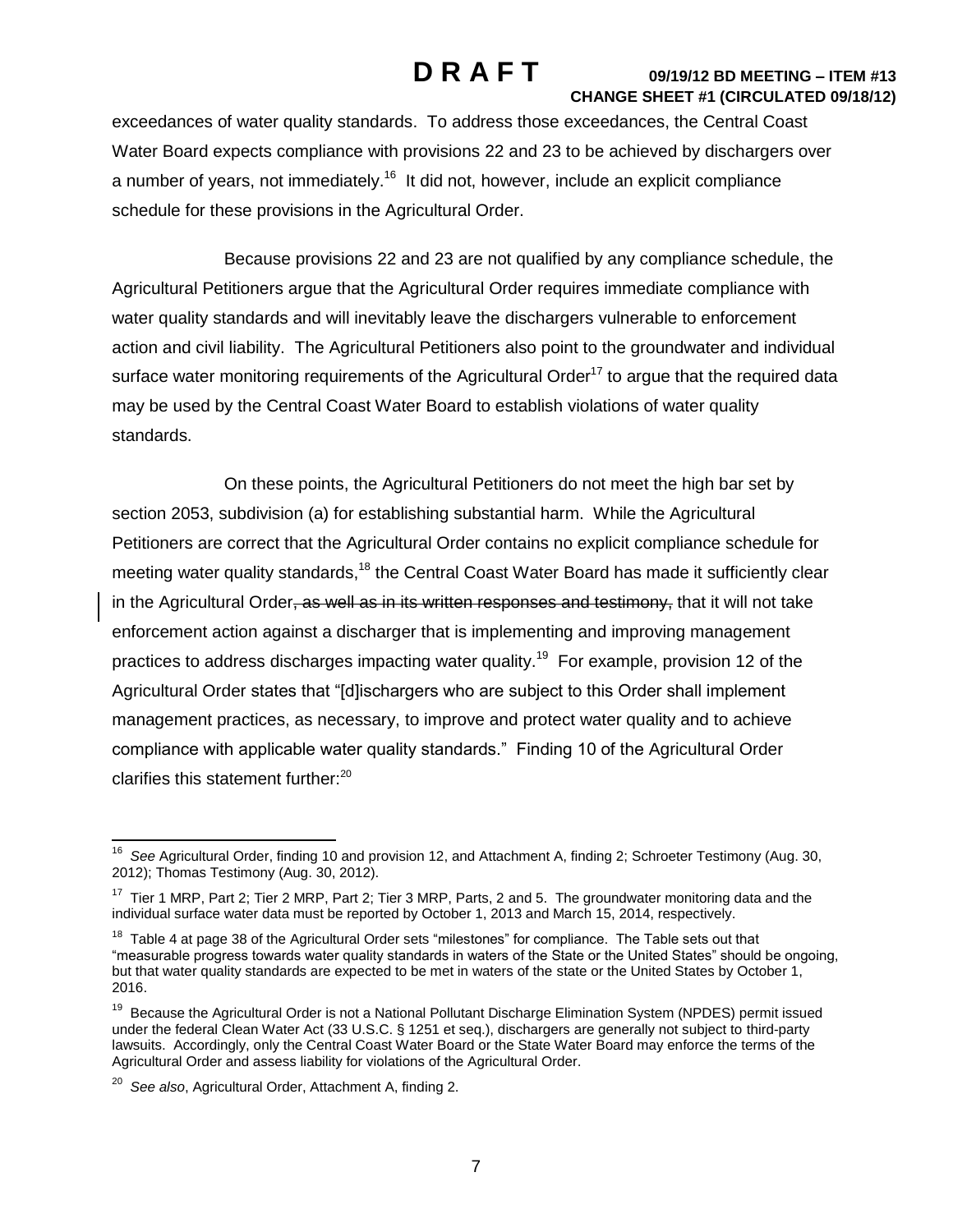This Order requires compliance with water quality standards. . . . Consistent with the Water Board's Policy for Implementation and Enforcement of the Nonpoint Source Pollution Control Program (NPS Policy, 2004), dischargers comply by implementing and improving management practices and complying with other conditions, including monitoring and reporting requirements. This Order requires the discharger to address impacts to water quality by evaluating the effectiveness of management practices . . . and taking action to reduce discharges. If the discharger fails to address impacts to water quality by taking the actions required by this Order, including evaluating the effectiveness of their management practices and improving as needed, the discharger may then be subject to progressive enforcement and possible monetary liability.

In State Water Board Order WQ 2006-0007 (*Boeing Company*), we rejected the possibility of enforcement actions as a basis for the requested stay. We expressed concern with the possibility of enforcement actions as the basis of a stay in general, and further stated that, under the facts of that particular case, a stay could not be justified, even though the regional water quality control board had already issued notices of violation. "In this case, in any event, the State Water Board finds that the possibility, or even probability, of enforcement actions does not justify a stay because it is very unlikely that these [enforcement] actions would be concluded during the time a stay would remain in place. $^{n21}$  Given the statements in the findings of the Agricultural Order, as well as the Central Coast Regional Board's oral and written testimony regarding compliance with water quality standards through implementation and improvement of management practices, it is extremely unlikely that the dischargers will be subject to enforcement actions predicated on provisions 22 and 23 while the petitions are is pending before State Water Board.

In addition, provisions 22 and 23 of the Agricultural Order are substantially the same as provisions contained in the Central Coast Water Board's 2004 Agricultural Order. The 2004 Agricultural Order, too, prohibited dischargers from causing or contributing to conditions of pollution or nuisance in violation of Water Code section 13050, and exceedances of any numeric or narrative water quality standards. It also required dischargers to comply with all applicable water quality control plans.<sup>22</sup> As a result, dischargers should have been making progress towards complying with water quality standards' provisions since 2004. Arguing that substantial harm exists now – eight years after initial adoption of the provisions – does not support the extraordinary, interim remedy of a stay. Nor would it maintain the status quo, as a

 21 State Water Board Order WQ 2006-0007 (*Boeing Company*), at p. 10.

<sup>&</sup>lt;sup>22</sup> 2004 Agricultural Order, Part II, D.1-3.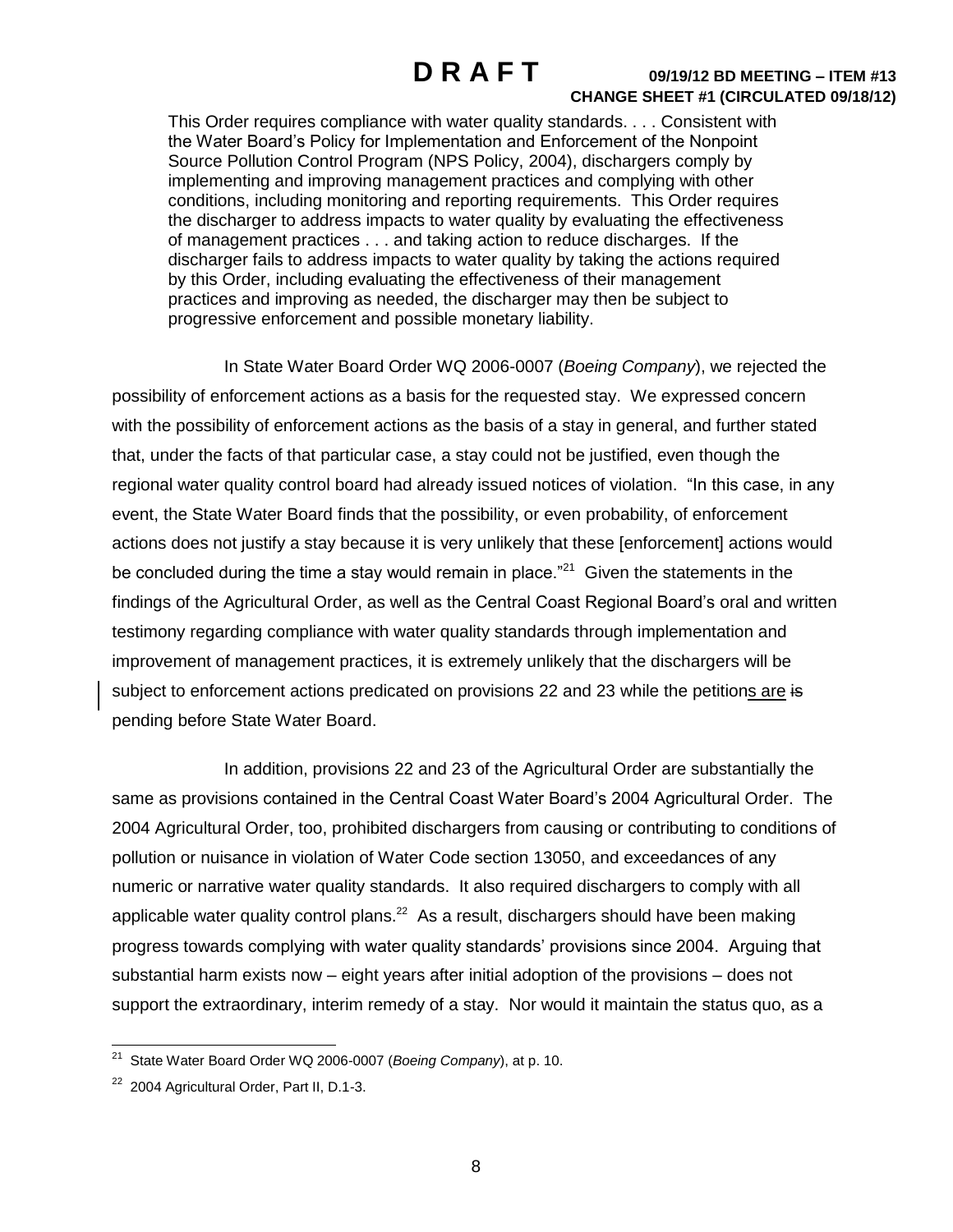stay is designed to do. Instead, Agricultural Petitioners are effectively requesting that the stay roll back the clock to prior to 2004.

Furthermore, the fact that the Central Coast Water Board has maintained substantially the same requirement regarding water quality standards for eight years reveals that the Agricultural Petitioners also fail to meet the second and third prongs necessary to be granted a stay request (lack of substantial harm to others or to the public interest and substantial questions of fact and law). The public interest would be substantially harmed by dischargers failing to continue to make progress to meet water quality standards provisions that have been in place for so long. Further, since these provisions have been in place for the duration of the 2004 Agricultural Order and are now part of the 2012 Agricultural Order, there can be no genuine issue of fact or law as to the Central Coast Water Board's application of the provisions or authority to [re-]adopt these same water quality standards provisions.

In sum, we reject the claim of immediate, potential liability as a basis for granting a stay of provisions 22 and 23. The failure to satisfy any single element of our stay regulations is sufficient grounds to deny a stay. We further find that substantial harm to the public interest would occur if a stay were issued. And, no questions of fact or law (substantial or otherwise) exist here. As a result, we deny the request that these provisions be stayed.

## **B. TMDL Compliance (Agricultural Order Provision 24)**

The Agricultural Petitioners argue substantial harm from the Agricultural Order's requirement to comply with applicable Total Maximum Daily Loads (TMDLs). We disagree.

Initially, the various TMDLs are already included as part of the Central Coast Water Board's water quality control plan. It appears that the Agricultural Order's expansive description of water quality standards and requirements to comply with plans and policies would embrace TMDLs. As a result, for the same reasons that we deny a stay of water quality standards provisions 22 and 23, we would deny a stay of provision 24.

Moreover, a discharger's implementation of the Agricultural Order will constitute compliance with certain applicable TMDLs. In other words, the TMDL provision does not lead to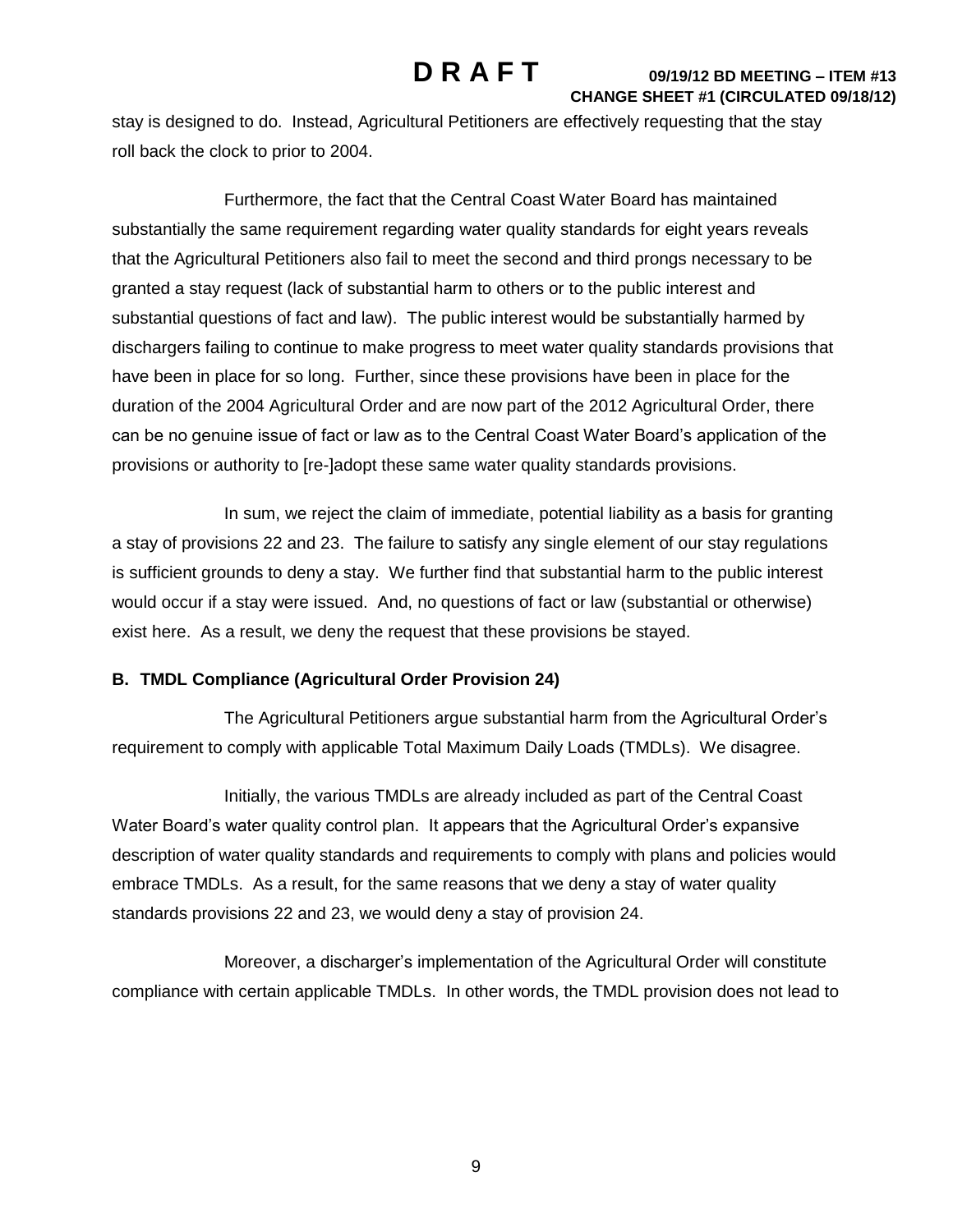any costs above and beyond what is already required by the Agricultural Order.<sup>23</sup> In addition, the Agricultural Order is simply the implementation vehicle for TMDL compliance – it does not require dischargers to do anything more than would be required of them under the applicable TMDLs. Last, as with the water quality standards provisions discussed above, this provision also carries over from the 2004 Agricultural Order.<sup>24</sup>

As a result, we find no harm to dischargers in the absence of a stay, because this provision does not create any additional obligations beyond other operative provisions of the Agricultural Order. In addition, we find substantial harm to the public interest if a stay is granted and no questions of fact or law, because a substantially similar provision has been in place since 2004. We deny the request to stay provision 24.

## **C. Backflow Prevention Devices (Agricultural Order Provision 31)**

The Agricultural Petitioners argue substantial harm from the requirement to install backflow prevention devices for any irrigation system that is used to apply fertilizers, pesticides, fumigants, or other chemicals.

Backflow prevention devices are employed to prevent fertilizers and pesticides applied through an irrigation system from flowing directly back down a groundwater well or to surface water, causing pollution. Under Department of Pesticide Regulation requirements, dischargers must already install backflow prevention devices for chemigation.<sup>25</sup> Dischargers impacted by this requirement are therefore primarily those that use irrigation systems for fertigation.

Grower-Shipper submitted declarations asserting that the requirements regarding the types of backflow prevention devices that may be required are vague and that costs may range between \$20 and thousands of dollars for the device itself, and between \$1,000 and \$3,000 to install each device.<sup>26</sup> Jensen declared that the total cost of installing backflow devices

 23 *See* Pajaro River Nitrate TMDLs and Salinas River Chlorpyrifos and Diazinon TMDLs at [http://www.waterboards.ca.gov/centralcoast/water\\_issues/programs/tmdl/303d\\_and\\_tmdl\\_projects.shtml.](http://www.waterboards.ca.gov/centralcoast/water_issues/programs/tmdl/303d_and_tmdl_projects.shtml) (Last visited September 8, 2012.)

<sup>24</sup> *See* 2004 Agricultural Order, Part II, D.6.

 $^{25}$  Cal. Code Regs., tit. 3, § 6610.

<sup>&</sup>lt;sup>26</sup> Zelinski Decl. (Aug. 25, 2012), ¶¶ 4-10; Campbell Decl. (Aug. 24, 2012), ¶ 7; Mercer Decl. (Aug. 25, 2012), ¶ 6; Zelinski, Campbell, and Mercer Testimony (Aug. 30, 2012).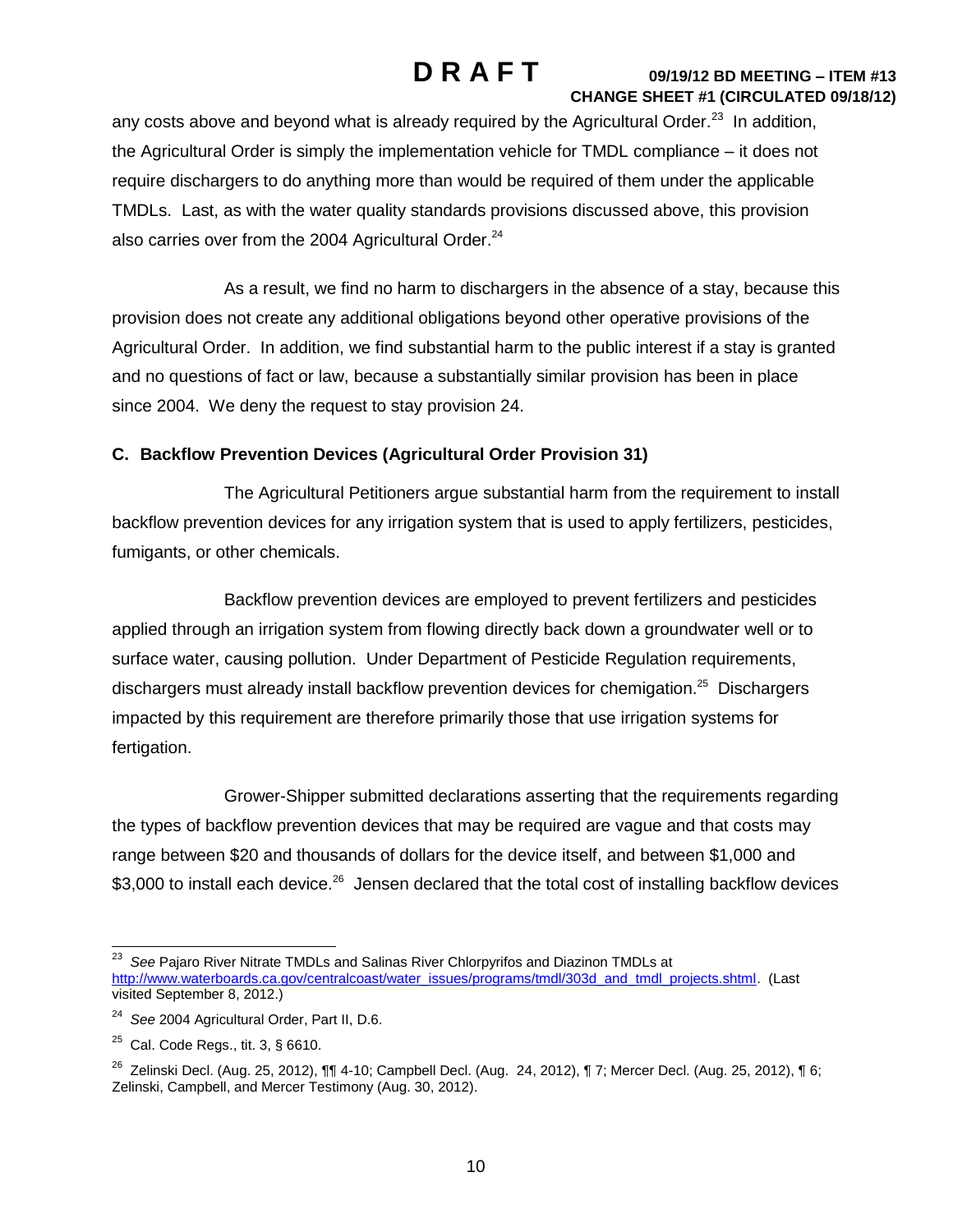# on its six ranches were expected to be approximately \$20,400. $^{27}$  By contrast, the Central Coast Water Board estimated the cost to install backflow devices at the high end to be \$435 per farm as a one-time cost, including the cost of the device and installation. $^{28}$

We recognize that there are variable costs associated with the installation of backflow devices, but decline to decide if those costs rise to the level of substantial harm to the dischargers. Given the clear harm to the environment and to the public interest of having fertilizers and other chemicals flow back to a groundwater well or to surface water, we find that the Agricultural Petitioners cannot show lack of substantial harm under the second prong of the stay inquiry.

Additionally, we disagree that the backflow prevention requirement is so openended as to leave dischargers unable to comply. Provision 31 states that "backflow prevention devices used to protect water quality must be those approved by USEPA, DPR, CDPH, or the local public health or water agency," providing the dischargers with general guidance on acceptable devices. Nor does it appear that the provision improperly dictates the manner of compliance in contradiction of Water Code section 13360, subdivision (a), because Provision 31 does not specify the type of backflow prevention device that must be installed. Accordingly, there are no substantial issues of fact or law that have been raised by the Agricultural Petitioners that would meet their burden under the third prong.

The State Water Board will nevertheless exercise its discretion under section 2053, subdivision (c), to stay the effect of provision 31 until March 1, 2013. The Agricultural Order currently requires backflow prevention devices to be installed by October 1, 2012. A delay of five months in the effect of the provisions will provide dischargers an

 27 Jensen Decl. (Aug. 25, 2012) ¶ 5.

<sup>&</sup>lt;sup>28</sup> Submission by Central Coast Water Board in Response to Revised Notice of Public Hearing on Stay Request (Aug. 27, 2012) (hereinafter cited as Central Coast Water Board Submission (Aug. 27, 2012)), pp. 15-16; Thomas Testimony (Aug. 30, 2012); Schroeter Testimony (Aug. 30, 2012). To support its cost estimate testimony, the Central Coast Water Board cited to costs projected by Pacific Ag Water in Santa Maria, CA, documented in Technical Memorandum: Cost Considerations Concerning Conditional Waiver of Discharge Requirements for Discharge from Irrigated Lands, Appendix F to the Staff Report for Board Meeting Item 14, March 2011, Central Coast Water Board, p. 20, Table 5. At the August 30, 2012, hearing, counsel for Grower-Shipper entered a general evidentiary objection to the Central Coast Water Board's submissions, without identifying the specific basis for the objection to any particular evidence proffered by the Central Coast Water Board. We do not consider such a general evidentiary objection sufficient to exclude proffered evidence without specific identification of the evidence to which the party objects and the reason for that objection. (*See* Gov. Code, § 11513, subd. (d) [stating that hearsay evidence is not in itself sufficient to support a finding *over timely objection*]*.*) In any case, there is no need to resolve here whether the projected costs by Pacific Ag Water constitute hearsay evidence, since we do not rely on them for a determination of substantial harm.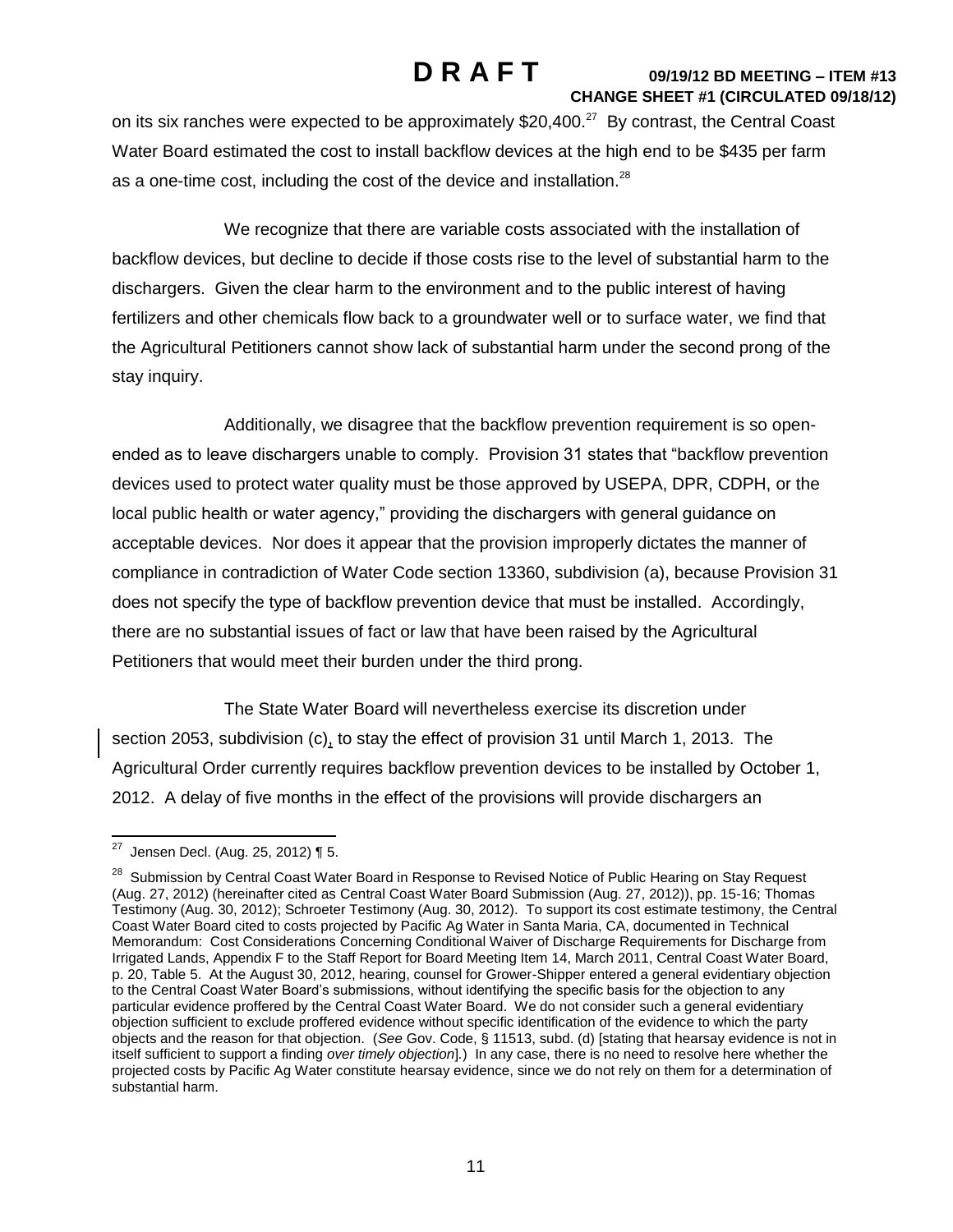opportunity to consult with the Central Coast Water Board and achieve installation of costeffective backflow prevention devices, approved as stated in provision 31, and appropriate for the particular physical characteristics of each point of installation.

We hereby stay provision 31, but only to March 1, 2013.

## **D. Containment Structures (Agricultural Order Provision 33)**

The Agricultural Petitioners argue substantial harm from the requirement to "manage, construct, or maintain" containment structures "to avoid percolation of waste to groundwater" and to "minimize surface water overflows." The Agricultural Petitioners offered testimony from several witnesses explaining that excessive compliance costs would be incurred by farm owners and operators in all tiers to design and construct new containment structures, or replace or upgrade existing containment structures/retention ponds (including lining such containment ponds) in order to comply with the Agricultural Order. Cost estimates (including design, construction and maintenance costs) ranged from \$260,000 to well over \$1 million per farm analyzed by the Agricultural Petitioners' witnesses.<sup>29</sup>

In response, the Central Coast Water Board's response to the stay request and the testimony proffered by Assistant Executive Officer Michael Thomas argued that there is no requirement to line containment structures.<sup>30</sup> Instead, the Central Coast Water Board argues dischargers simply need to make "iterative" progress and report to the Central Coast Water Board on such discharge progress, estimating costs at \$1,440 for dischargers to evaluate ponds, with no incurred capital costs to dischargers because lining is not a requirement of the provision.<sup>31</sup>

With respect to substantial harm to dischargers, we find the Agricultural Petitioners' arguments persuasive. We see no language within the Agricultural Order that would inform dischargers of the Central Coast Water Board's "iterative" implementation expectations of provision 33.

 29 *See* Huss Decl. (Aug 24, 2012), ¶ 5; Grice Decl. (Aug. 26, 2012), ¶¶ 3-11; Mercer Decl. (Aug. 25, 2012), ¶ 7; Giannini Decl. (Aug. 24, 2012), ¶ 8; Huss, Grice, and Mercer Testimony (Aug. 30, 2012).

 $30$  Central Coast Water Board Submission (Aug. 27, 2012) at pp. 17-18; Thomas Testimony (Aug. 30, 2012).

 $31$  Schroeter Testimony (Aug. 30, 2012); Thomas Testimony (Aug. 30, 2012).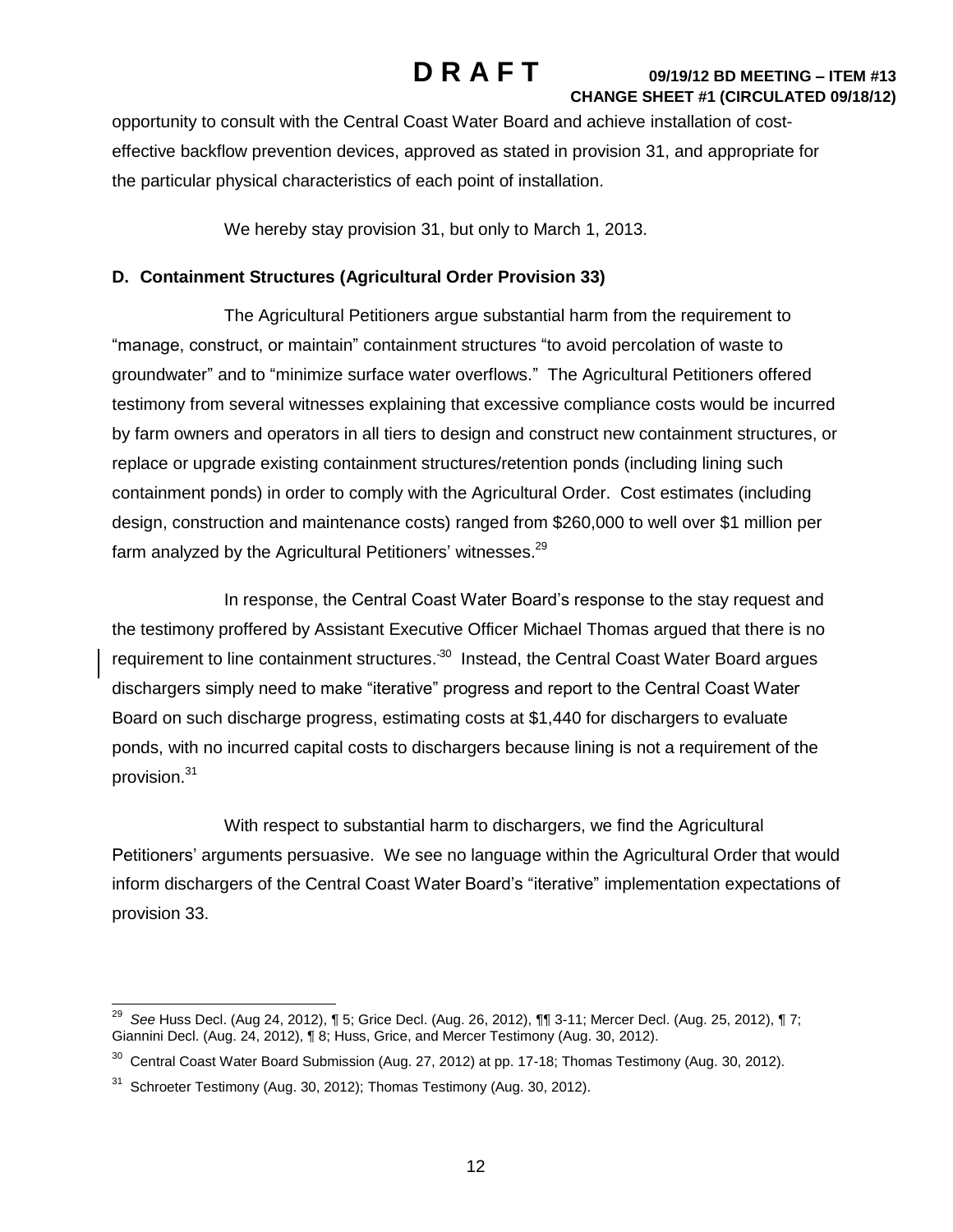Furthermore, while acknowledging in its testimony that farmers were confused about the provision's expectations, the Central Coast Water Board proffered no clarifying solution to the declarants who argued that they would need to line or redesign ponds in order to comply with provision 33's requirement that dischargers "manage, construct, or maintain" containment structures to "avoid percolation of waste to groundwater" and "minimize surface water overflows." In fact, under cross examination, Mr. Thomas stated that he knew of no other tool or practice besides liners that would guarantee compliance with provision 33 as written.<sup>32</sup>

Since the plain language of provision 33 does not align with the Central Coast Water Board's stated intentions for it, the Central Coast Water Board acknowledged that there may be misunderstanding of the intent of provision 33 within the agricultural community covered by the Agricultural Order,<sup>33</sup> and the high costs proffered by the Agricultural Petitioners may derive from the Agricultural Order's ambiguity, the State Water Board agrees with the Agricultural Petitioners that there may be substantial harm on a region-wide basis if a stay is not granted.

The Agricultural Petitioners assert that there will be no harm to the public interest if provision 33 is stayed. In response, the other parties urged the State Water Board to consider that staying this provision would exacerbate groundwater pollution from agricultural discharge, which is of great concern in the Central Coast region. We find on balance, however, that provision 33 as drafted could have a deterrent effect on dischargers' use and/or construction of containment structures, which in turn would generate more surface water discharge. Thus, with respect to this second prong, we find that the Agricultural Petitioners satisfy their burden that during the course of State Water Board review of the petitions onf the merits, no harm to the public interest would emanate from staying provision 33.

Last, as stated in the discussion of the first prong above, we find provision 33 to be sufficiently vague in its compliance expectations and deadlines that substantial questions of fact exist (i.e., when and how provision 33 applies to Petitioners' farms) to find in favor of Petitioners on the third prong as well.

The request to stay provision 33 is hereby granted.

 32 Thomas Testimony (Aug. 30, 2012).

<sup>33</sup> *Ibid.*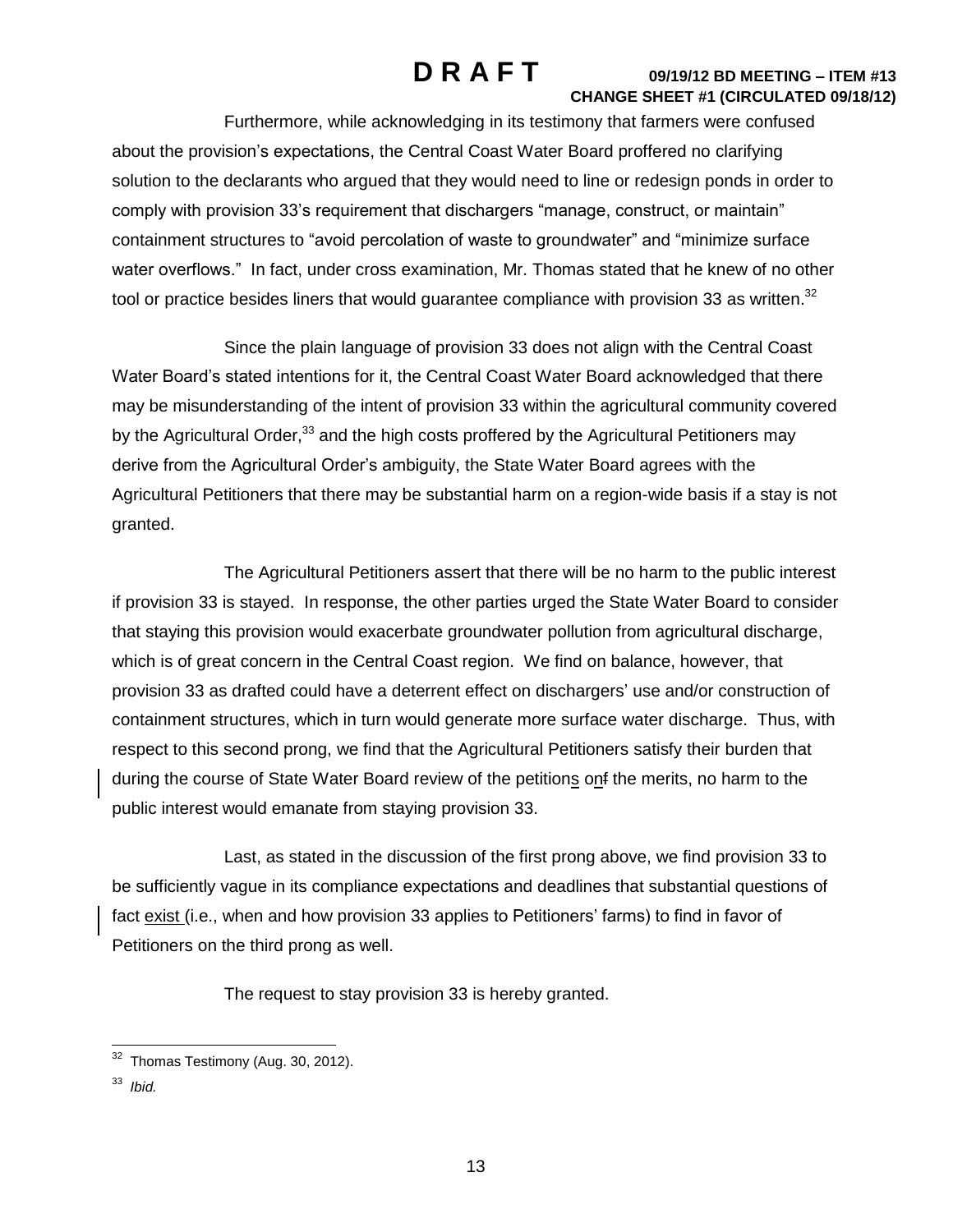### **E. Maintenance of Riparian Areas (Agricultural Order Provision 39)**

In its response to the Agricultural Petitioners' request for stay, the Central Coast Water Board clarified that provision 39 of the Agricultural Order does not require dischargers to take any restorative action, although dischargers may choose to include restorative work as part of a suite of agricultural best management practices. **34** Instead, dischargers are to minimize removal of riparian vegetation, but need not deviate from their historic farming practices.<sup>35</sup> The Agricultural Petitioners have indicated that they were satisfied with this explanation, and have abandoned their cost argument.<sup>36</sup> As a result, the request to stay provision 39 is denied.

## **F. Practice Effectiveness and Compliance (Agricultural Order Provision 44.g.)**

The Agricultural Petitioners contend that provision 44.g., requiring inclusion in the Farm Plan of a description and results of methods used to verify practice effectiveness, will cause dischargers substantial harm. $37$ 

The requirement to report practice effectiveness and compliance was not a component of the Farm Plan under the 2004 Agricultural Order and constitutes a new requirement under the Agricultural Order. What may constitute appropriate methods to evaluate practice effectiveness and compliance is not clearly laid out in provision 44.g. or elsewhere in the Agricultural Order. The Central Coast Water Board testified that provision 44.g. does not dictate how a discharger must evaluate practice effectiveness and that the Central Coast Water

 34 Submission by Central Coast Water Board in response to June 26, 2012, letter from Chief Counsel Michael Lauffer, providing parties and interested persons an opportunity to respond to the requests for stay (July 13, 2012), pp. 20-21.

 $35$  Central Coast Water Board Submission (Aug. 27, 2012), pp. 18-19; Thomas Testimony (Aug. 30, 2012).

 $36$  Farm Bureau and Grower-Shipper Response to Revised Notice of Hearing on Stay Request (Aug. 27, 2012), p. 4, ¶ C. Ocean Mist proffered no cost evidence for this provision. We note that Jensen declared that provision 39 would require him to maintain a 30-foot riparian buffer area on the boundaries of his farms. (Jensen Decl. (Aug. 25, 2012), ¶7). Provision 39 does not address buffer zones and the buffer plan provisions of the Agricultural Order have deadlines outside the consideration of this Order.

 $37$  In its Request for Stay and Petition dated April 16, 2012, Ocean Mist referenced the development of a Farm Plan as one of the provisions leading to substantial harm. In his declaration dated August 24, 2012, and testimony, Dale Huss of Ocean Mist Farms referred to several provisions of the Farm Plan, including the requirements to identify irrigation and storm water runoff discharge locations (provision 44.c.), reporting of farm water quality management practices, such as fertilizer management and management of tile drain discharges (provision 44.f.), and the requirement for reporting practice effectiveness and compliance (44.g.). (Huss Decl. (Aug. 24, 2012), ¶¶ 5-10.) Counsel to Ocean Mist clarified at the August 30, 2012, Hearing that Ocean Mist remained concerned with provision 44.g. and those other portions of the Farm Plan addressing nitrates. (Statement by Counsel Bill William Thomas (Aug. 30, 2012)). However, dischargers were subject to the requirement to prepare a Farm Plan under the 2004 Agricultural Order and substantially similar or identical requirements are identified or referenced in that Order. Where the requirements of the Farm Plan represent incremental increases in the amount and type of information that was required to be contained in the 2004 Farm Plan, we do not agree that this constitutes substantial harm to the dischargers.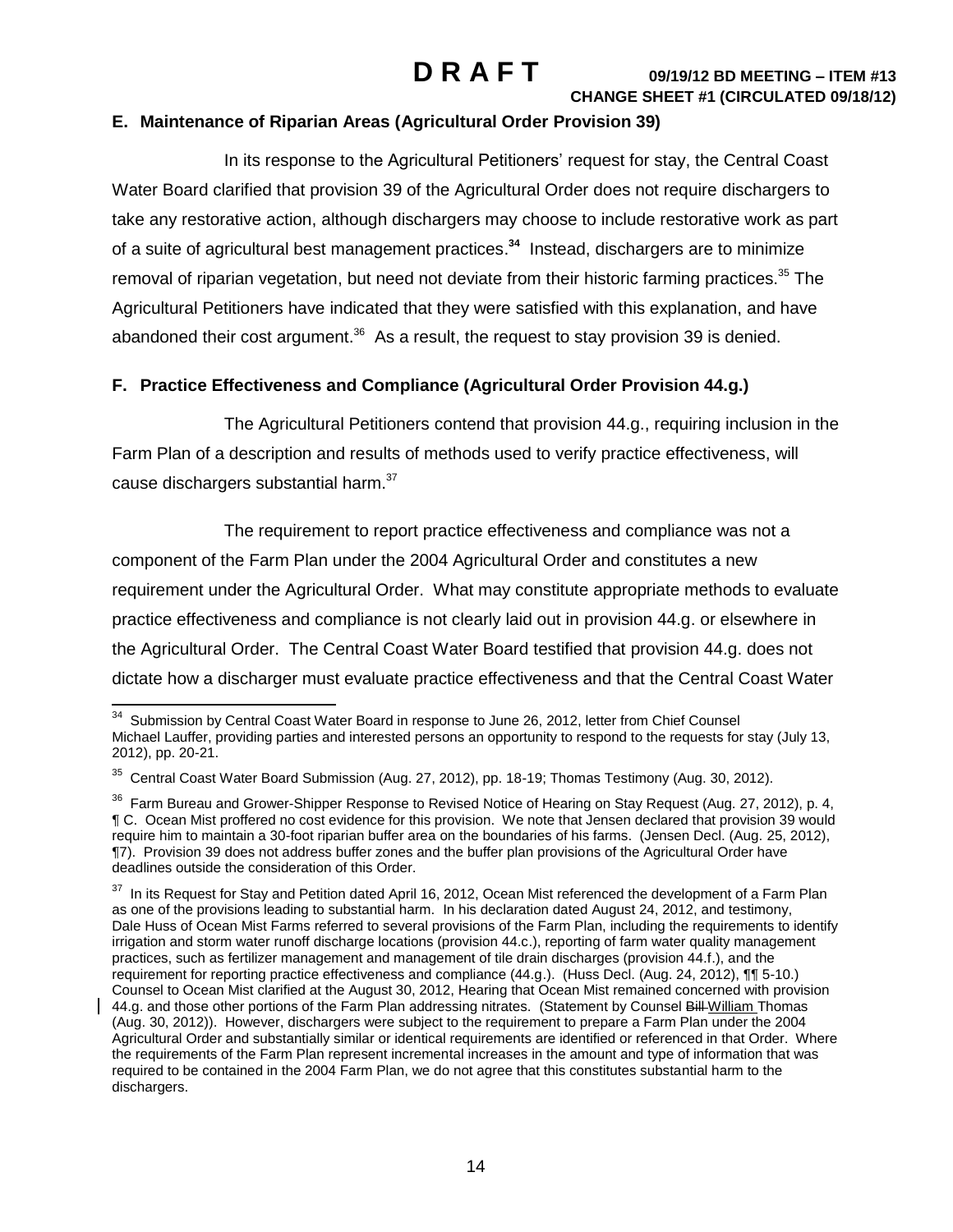Board anticipates that standard farming practices (such as evaluating irrigation efficiency to determine water use and nutrient budgeting to determine fertilizer applications), combined with visual inspection and record keeping, will be sufficient to evaluate practice effectiveness.<sup>38</sup> The Central Coast Water Board additionally pointed to its draft annual compliance form sections on practice effectiveness as examples of the type of practices it would expect to be reported. The Central Coast Water Board also clarified that the provision does not require dischargers to demonstrate effectiveness, but rather only to report the methods and results.<sup>39</sup>

By contrast, Dr. Marc Los Huertos testified for Grower-Shipper that the use of the term "verify" in provision 44.g. implies the need to accurately measure the potential pollutant load before and after the implementation of a practice and as a result dictates the development of a study design and of statistical analysis of the results. He estimated that this type of study could cost \$28,640 per year per practice.<sup>40</sup>

We acknowledge the Central Coast Water Board's testimony that 44.g. does not require the type of study and sampling asserted by Dr. Los Huertos. In this regard, we cannot say that the Agricultural Petitioners have met their burden of showing substantial harm. Even if the Petitioners were able to show substantial harm, we recognize that practice effectiveness and compliance determination is an essential component of improving water quality management practices in the iterative manner described in the Agricultural Order and that it significantly advances the interest of the environment and public.

However, we find that the provision as written is ambiguous, and that, with no further clarification of its meaning or guidance elsewhere in the Agricultural Order, it poses a challenge to dischargers seeking to comply with its requirements.<sup>41</sup> The Agricultural Petitioners have advanced extreme interpretations of the provision that magnify the burden on dischargers, but there appears also to be genuine confusion about what types of practices are contemplated

<sup>————————————————————&</sup>lt;br><sup>38</sup> Central Coast Water Board Submission (Aug. 27, 2012), pp. 20-23. Thomas and Schroeter Testimony (Aug.30, 2012).

<sup>&</sup>lt;sup>39</sup> Central Coast Water Board Submission (Aug. 27, 2012), Exh. 23; Schroeter Testimony (Aug 23, 2012).

 $^{40}$  Los Huertos Decl. (Aug. 26, 2012),  $\P\P$  6-17; Los Huertos Testimony (Aug. 23, 2012).

<sup>&</sup>lt;sup>41</sup> We do not find the examples in the draft Annual Compliance Form sufficient to overcome the confusion concerning methods of compliance with this Farm Plan provision.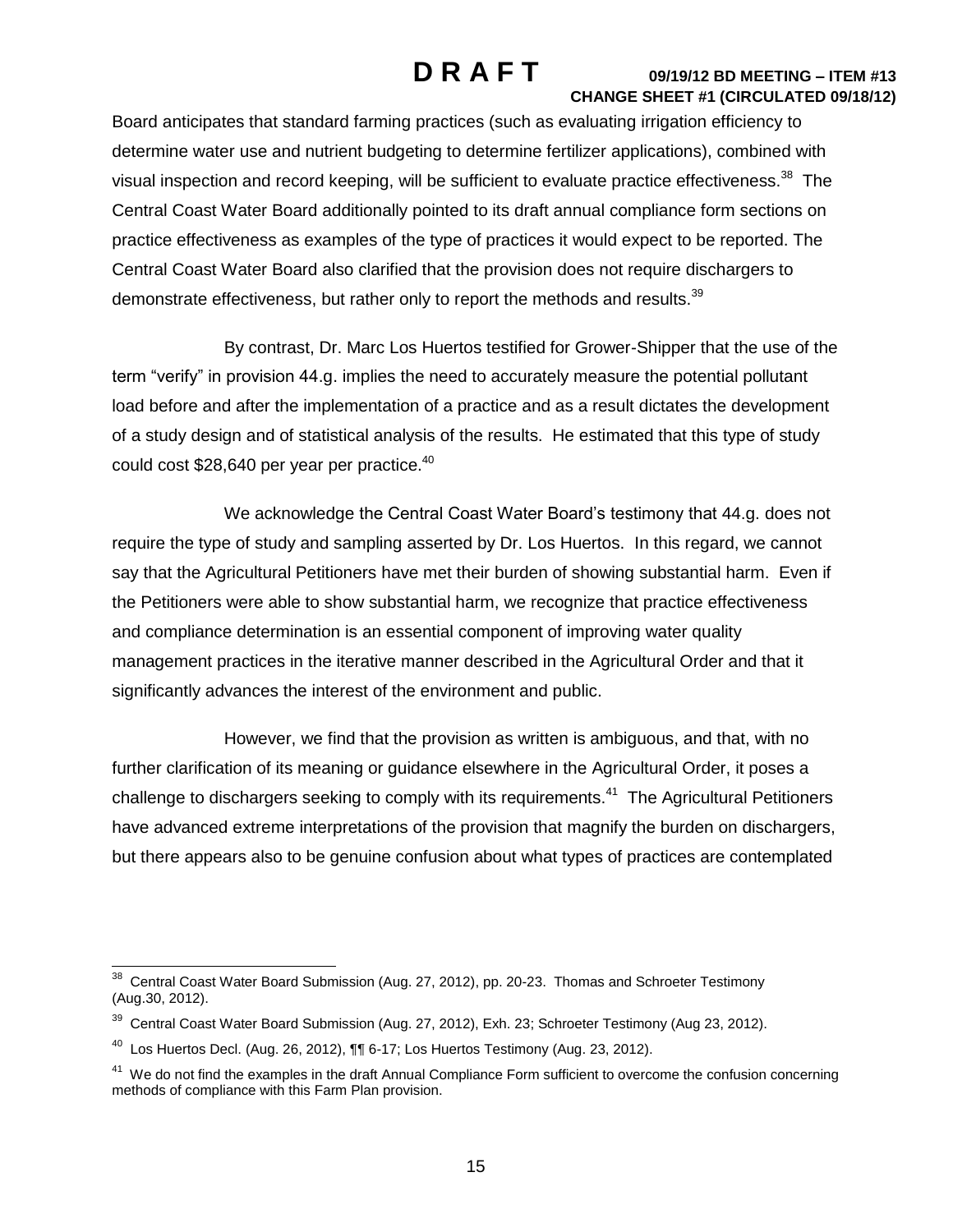by the provision.<sup>42</sup> Accordingly, we will exercise our discretion under section 2053, subdivision (c) and stay provision 44.g. on our own motion pending resolution of the petitions.

Provision 44.g. is hereby stayed.

## **G. Groundwater Monitoring (Agricultural Order Provision 51; Tiers 1, 2, and 3 MRPs; Part 2, Sections A-1—5, B)**

The Agricultural Petitioners contend substantial harm from the provisions requiring monitoring of private domestic drinking water and agricultural groundwater wells.

Groundwater monitoring and reporting requirements vary by tier. Tier 1 and 2 dischargers must sample at least one groundwater well and all drinking water wells twice in the first year of the permit. Tier 3 dischargers must additionally sample the wells once annually thereafter. Tier 1 and Tier 2 dischargers may submit existing data in lieu of monitoring and dischargers in any tier may opt to conduct cooperative monitoring and reporting. Costs accordingly vary by the number of wells on the farm, by the tier, and by the availability of existing data or cooperative monitoring options.

Grower-Shipper produced testimony that annual sampling in the first year (i.e., two sampling events) for a single well would cost approximately \$4,600 in the Salinas area and \$6,800 in the Santa Maria area.<sup>43</sup> The Central Coast Water Board introduced quotes from laboratories that offered to sample, analyze, and report data for one sampling event for one well at \$155-\$180,<sup>44</sup> significantly lower than the cost asserted by Grower-Shipper.

We find that, in light of the evidence provided by the Central Coast Water Board, the Agricultural Petitioners have failed to meet their burden as to establishing substantial economic harm from compliance with the groundwater monitoring provisions of the Agricultural Order. Further, even if the Agricultural Petitioners had met their burden of showing substantial harm, they did not meet their burden on either of the other two prongs. We emphasize that we find the arguments made by the Central Coast Water Board and the environmental parties and

<sup>&</sup>lt;u>42</u><br><sup>42</sup> This confusion would have risen to the level of a "substantial issue of fact" had the State Water Board needed to consider the third prong of the stay under section 2053, subdivision (a).

<sup>43</sup> Clark Decl. (Aug. 24, 2012), ¶¶ 8-11.

<sup>&</sup>lt;sup>44</sup> Central Coast Water Board Submission (Aug. 27, 2012), Exh. 21; Schroeter Testimony (Aug. 30, 2012). As stated in footnote 28, a general objection to the Central Coast Water Board's evidence made by Grower-Shipper's counsel was not sufficient to reject any particular piece of evidence. In any case, the laboratory quotes in Exhibit 21 are records made in the regular course of business that would survive a hearsay objection. (Evid. Code, § 1271.)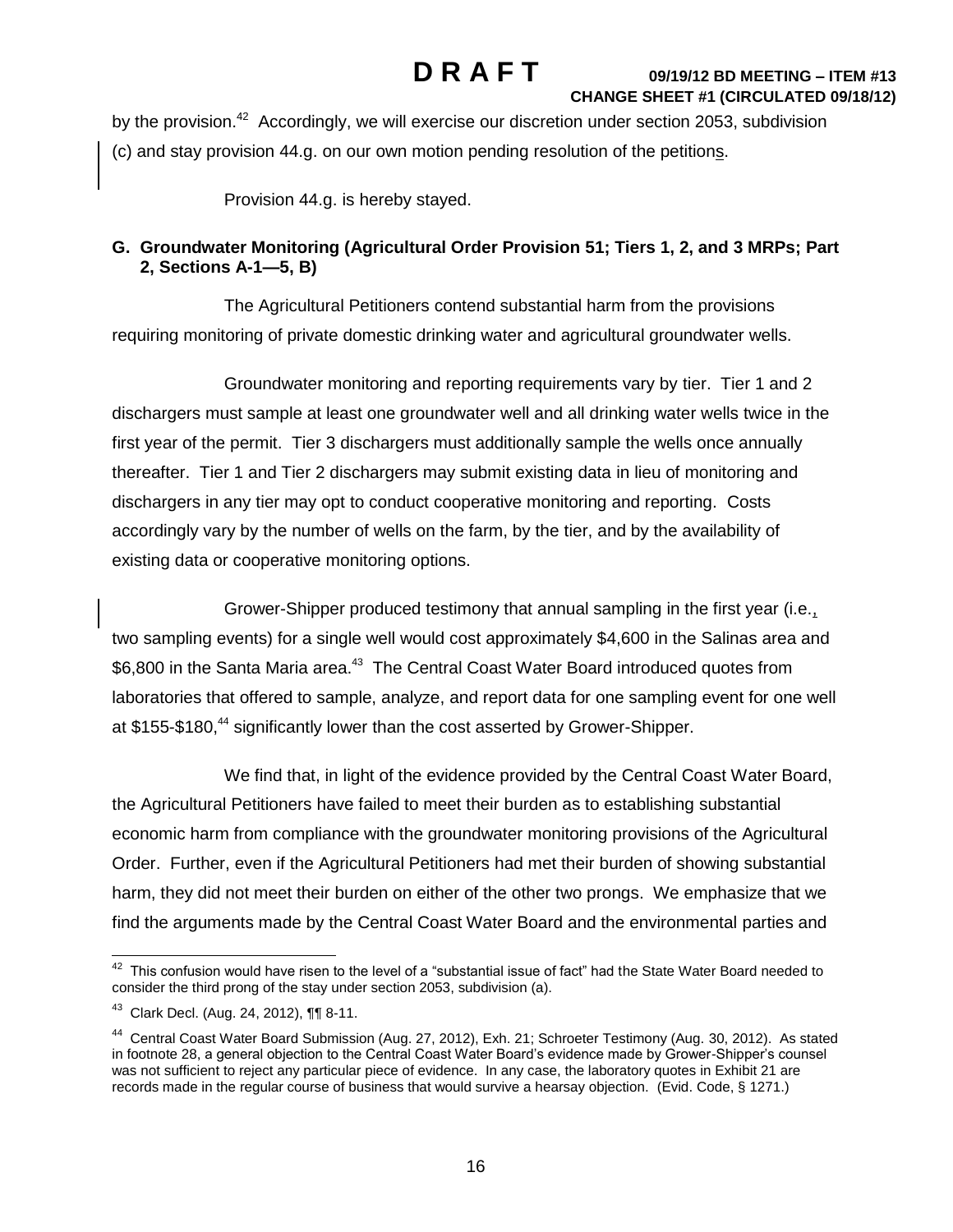community regarding drinking water safety extremely compelling. We are keenly aware of the need to act quickly and decisively on addressing nitrates in groundwater. We consider sampling of groundwater wells an essential component of the Agricultural Order's requirements, the stay of which would cause substantial harm to public health. Further, the Central Coast Water Board has clear authority to require groundwater monitoring under Water Code sections 13267 and 13269. Although a review on the merits is pending, for the purposes of considering the requests for stay only,<sup>45</sup> it appears that the Central Coast Water Board has shown that the costs of groundwater monitoring and reporting bear a reasonable relationship to the benefits. The record contains estimates of the costs of groundwater monitoring;<sup>46</sup> and the Agricultural Order lays out the public health concerns with nitrates in groundwater in significant detail. $47$ Accordingly, the Agricultural Petitioners have not met their burden of showing substantial issues of law or fact.

We deny the stay request for Agricultural Order provision 51, Tier 1, 2, and 3 MRPs Part 2, sections A, provisions 1-5, and section B.

## **H. Determination of Nitrate Loading Risk Factors/Total Nitrogen Applied (Agricultural Order Provision 68; Tiers 2 and 3 MRPs, Part 2, Section C); Determination of Typical Crop Nitrogen Uptake (Agricultural Order Provision 74)**

The Agricultural Petitioners contend that calculation by Tier 2 and Tier 3 dischargers of their nitrate loading risk factors and total nitrate loading risk level will cause substantial harm. They also contend that the provision requiring Tier 2 and Tier 3 dischargers with high nitrate loading risk factors to report typical crop nitrogen uptake will cause substantial harm.

The Central Coast Water Board designed these provisions of the Agricultural Order to measure the relative risk of loading nitrate to groundwater based on the nitrate hazard index using two alternate methods, one including the crop type, the irrigation system type, the irrigation water nitrate concentration and the soil type; and the other using the Nitrate Groundwater Pollution Hazard Index developed by University of California Division of

**AS During our review on the merits, we may consider whether the scope and frequency of monitoring require** adjustments.

<sup>46</sup> *See* Technical Memorandum: Cost Considerations Concerning Conditional Waiver of Discharge Requirements for Discharge from Irrigated Lands, Appendix F to the Staff Report for Board Meeting Item 14, March 2011, Central Coast Water Board, p. 34.

<sup>47</sup> *See* Agricultural Order, finding 6.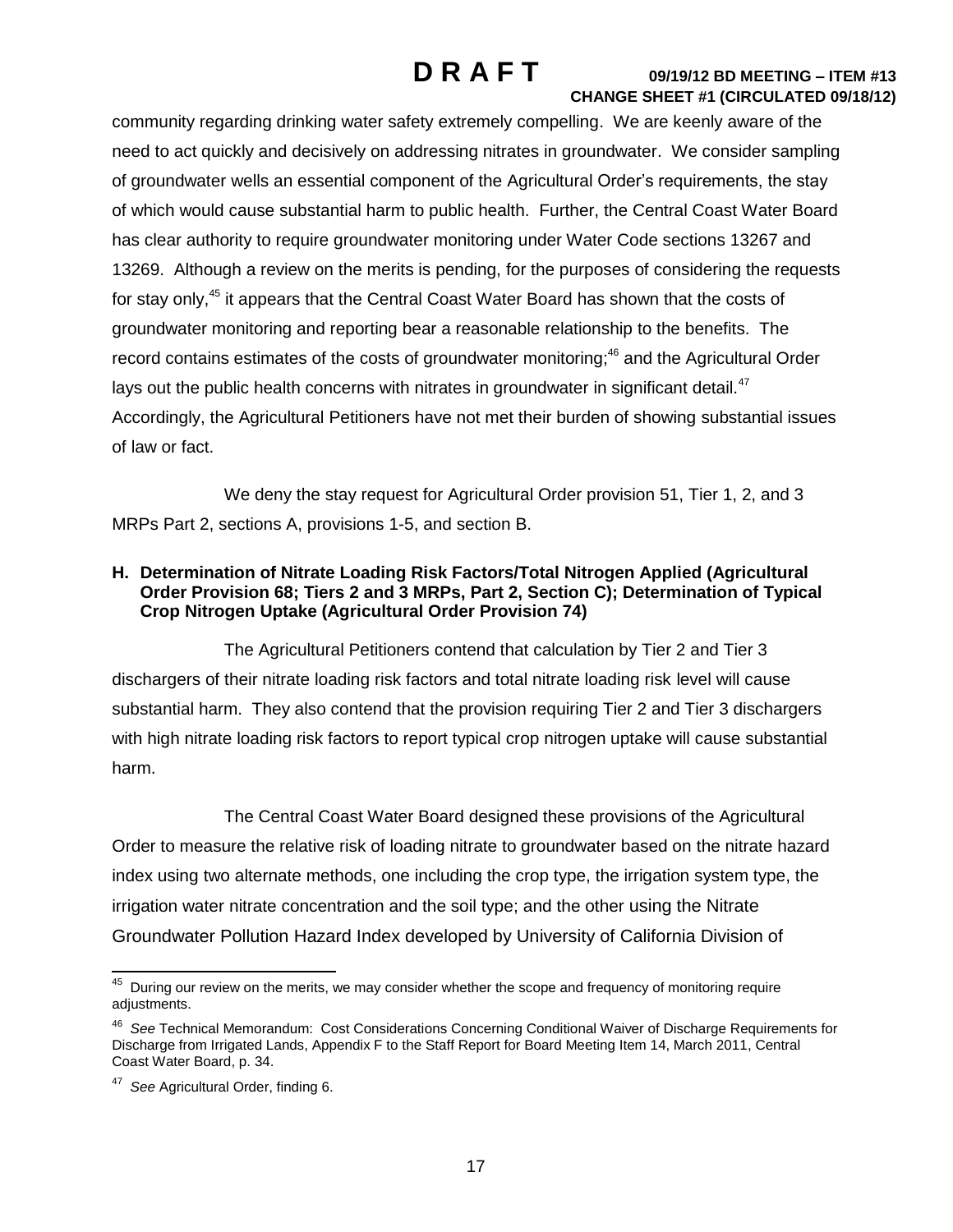Agriculture and Natural Resources (UCANR). These provisions apply to Tier 2 and 3 dischargers. A result of "high" nitrate loading risk triggers certain other requirements of the Agricultural Order, including the reporting of total nitrogen applied per crop, per acre, per year to each farm, and the determination of typical crop nitrogen uptake for each crop type produced.

The Central Coast Water Board asserted in its testimony that calculation of the nitrate loading risk factor would require approximately four hours. If a discharger hired a consultant to make the calculations, four hours would result in approximately \$720 in costs. $48$ For Grower-Shipper, the owner of Bob Campbell ranches testified that the cost of making the calculation for his farming operation could be \$40,000.<sup>49</sup> Farm consultant Kay Mercer additionally testified that the provisions related to nitrate loading risk factors and nitrogen uptake could require the development of a database, which would cost the dischargers thousands of dollars.<sup>50</sup> And Consultant Lowell Zelinski declared that the nitrate loading risk factor methodologies of the Agricultural Order are simplistic and inaccurate.<sup>51</sup>

We find that the evidence provided by the Agricultural Petitioners is not sufficient to meet their burden of showing substantial harm from the provision requiring nitrate risk factor calculation. We will nevertheless exercise our discretion to stay these provisions on our own motion under section 2053, subdivision (c). As stated under the discussion of groundwater monitoring, we believe that addressing nitrates in the groundwater is an extremely high priority and recognize the need to act decisively on that priority. Precisely for that reason, we also recognize that the methodologies for calculation of nitrate loading risk factors must provide meaningful and reliable information. While we will review the methodologies during our review on the merits, the Agricultural Petitioners have raised enough concerns and questions about the reliability of the methodologies – showing substantial questions of fact as to the third prong – that we are hesitant to ask dischargers to weather the confusion and uncertainty of compliance while the petitions are is being resolved. Despite our strong support for the Central Coast Water Board's efforts to address groundwater pollution, we do not believe that a stay will significantly harm the public interest and the environment in the short term. Nitrogen impacts on

 48 Central Coast Water Board Submission (Aug. 27, 2012), pp. 29-20; Thomas and Schroeter Testimony (Aug. 30, 2012).

 $49$  Campbell Decl., (Aug. 24, 2012),  $\P$  13; Campbell Testimony (Aug. 30, 2012).

 $^{50}$  Mercer Decl. (Aug. 25, 2012),  $\P\P$ 9-29; Mercer Testimony (Aug. 30, 2012).

<sup>&</sup>lt;sup>51</sup> Zelinski Decl. (Aug. 25, 2012), ¶¶15-20; Zelinski Testimony (Aug. 30, 2012).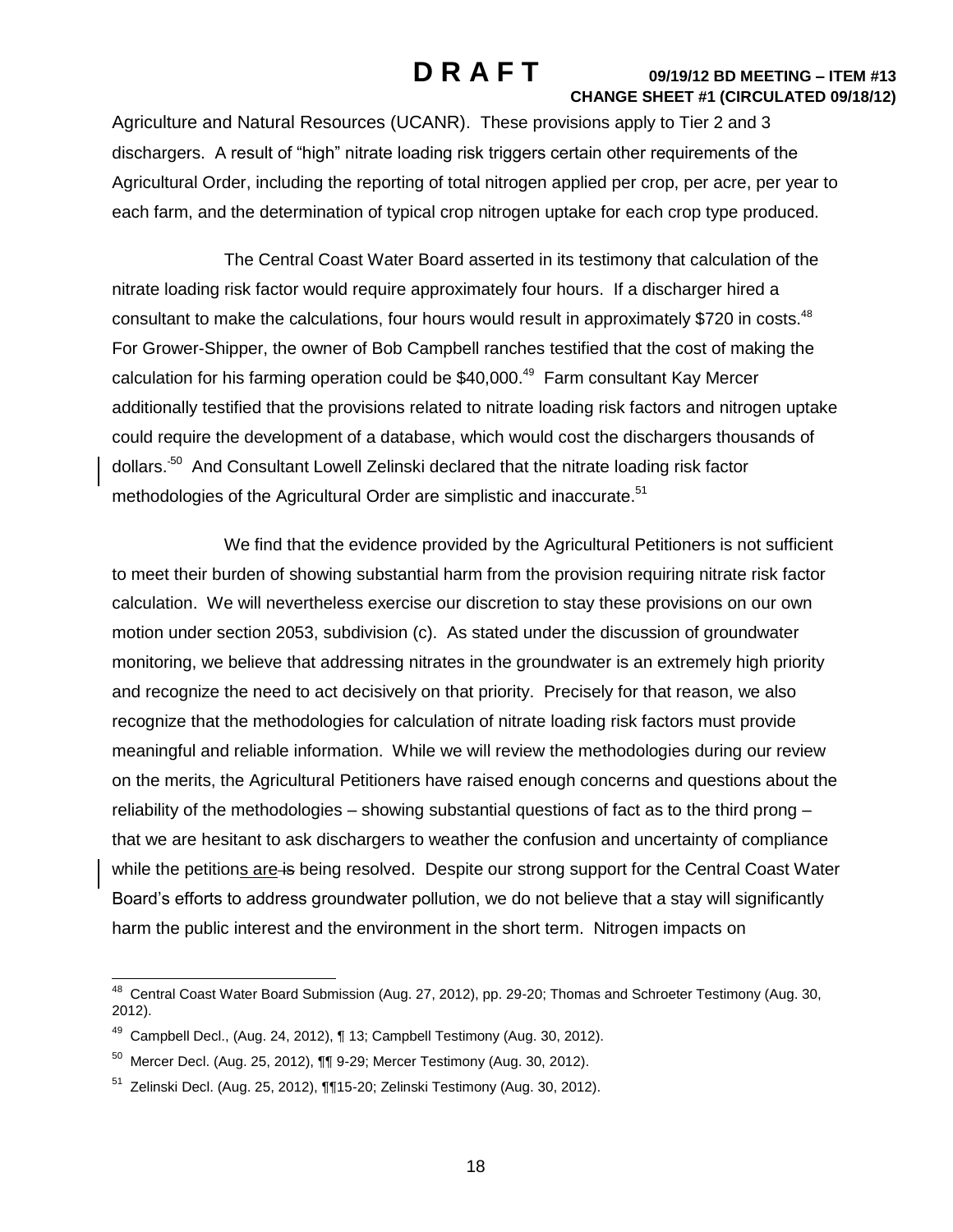groundwater from fertilizer applications generally take years to accumulate to such a level as to impact a drinking water supply. Any nitrogen application during this very brief time period will not by itself significantly impact groundwater and therefore not, in the short term, exacerbate public health concerns. Short term public health concerns will be adequately addressed by the groundwater monitoring provisions that we have declined to stay.

Because we are staying the requirement to calculate the nitrate loading risk factors, we will also stay the requirement to determine typical crop nitrogen uptake that is triggered by a high nitrate loading risk factor calculation. We will not, on the other hand, stay the requirement for reporting total nitrogen applied under Tiers 2 and 3 MRPs, Part 2, section C, provision 5, which is also triggered by a high nitrate loading risk factor. That reporting is not due until October 1, 2014.

The stay request for Agricultural Order provision 68 and 74, and Tiers 2 and 3 MRPs, Part 2, section C, provisions 1-4 is hereby granted. The stay request for Tiers 2 and 3 MRPs, Part 2, section C, provisions 5 is hereby denied.

## **I. Photo Monitoring of Streams and Riparian and Wetland Habitat (Agricultural Order Provisions 69, 80(a) as Incorporated into 69; Tiers 2 and 3 MRPs; Part 4)**

As a preliminary matter, Grower-Shipper identifies provision 80(a), through its incorporation into provision 69 (photo monitoring), as one of the provisions that will lead to economic harm if not stayed. Provision 80 requires submission of a Water Quality Buffer Plan by October 1, 2016, for Tier 3 dischargers adjacent to or containing an impaired water body. We do not read provision 69's reference to provision 80 to require compliance with the maintenance of a buffer by the photo monitoring deadline of October 1, 2012. The Central Coast Water Board also confirmed in its Response to the Stay Requests that compliance with this provision is not due until October 1, 2016.<sup>52</sup> We therefore deny the request to stay provision 80(a).

Provision 69 requires Tier 2 and Tier 3 dischargers with farms adjacent to impaired water bodies to, among other things, photo monitor the condition of perennial, intermittent, or ephemeral streams and riparian and wetland area habitat.On August 15, 2012, the Interim Executive Office of the Central Coast Water Board issued a "Photo Monitoring and

 52 Central Coast Water Board, Response to Stay Requests at p. 30 (July 13, 2012).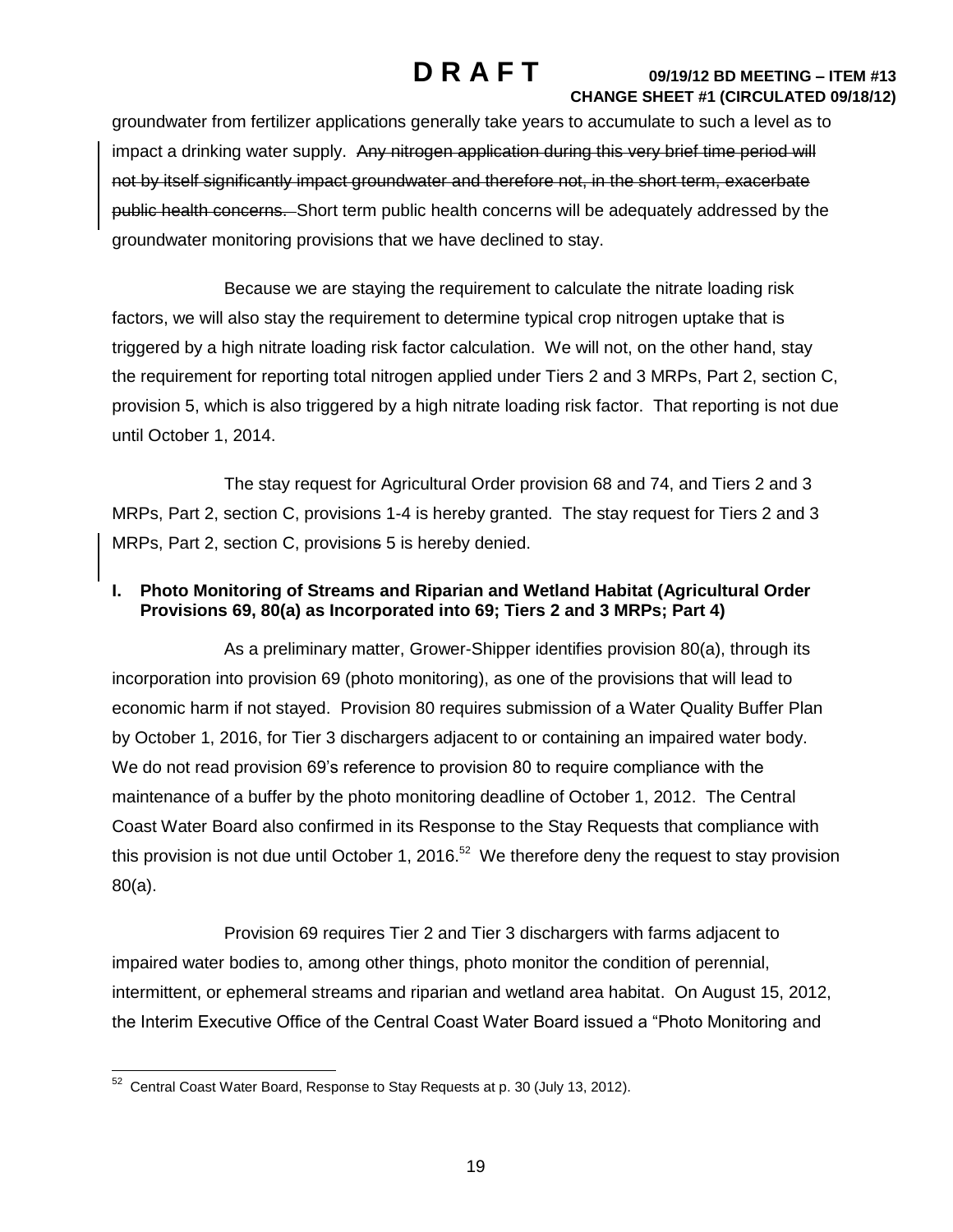Reporting Protocol" (Protocol), to assist dischargers in meeting the requirements of the Agricultural Order's photo monitoring provisions.**<sup>53</sup>**

The Central Coast Water Board projects that the photo monitoring provision applies to fewer than 800 of the approximately 3,800 dischargers in the region. It estimates that the overall cost of the photo monitoring (including equipment, time and reporting) criteria set forth in the Protocol is \$1,440 per half mile.**<sup>54</sup>** Grower-Shipper offered the testimony of Bob Campbell, who estimated that the cost to photo monitor the 11 miles of riparian property of his Tier 2 farms that are adjacent to impaired water bodies would be \$60,000 (i.e., upwards of \$2,700 per half mile – in other words, a \$29,000 discrepancy between his estimate and the Central Coast Water Board's estimate).<sup>55</sup> Mr. Campbell explained that his costs would be higher than estimated by the Central Coast Water Board because his property's frontage has numerous "bends and curves," which would require his consultant to take additional photographs from multiple points to obtain the line of site required by the Protocol.<sup>56</sup>

It is apparent to us that the Agricultural Petitioners' challenge to provision 69 would fail under section 2053, subdivision (a). The provision itself has relatively minimal costs for most dischargers. The provision itself is of great benefit to the public, because it creates photographic riparian baselines across the region. And, there is no dispute of fact or law here regarding the application of the provision to farms, or the Central Coast Water Board's authority to require photo monitoring.

While the stay request fails to satisfy section 2053, subdivision (a), we will nonetheless stay provision 69 under our own motion pursuant to section 2053, subdivision (c) until June 1, 2013. We are extending the deadline within provision 69 not because of the provision itself, but because of the limited implementation avenues the Central Coast Water Board has afforded dischargers by means of its Protocol. The Protocol, by allowing only fixedpoint photographic lines of site, unnecessarily increases costs for farmers such as Mr. Campbell, where topography magnifies the number of fixed-point photographs. Mr. Campbell

<sup>&</sup>lt;u>53</u><br><sup>53</sup> Protocol available at:

[http://www.waterboards.ca.gov/centralcoast/water\\_issues/programs/ag\\_waivers/docs/resources4growers/photomonit](http://www.waterboards.ca.gov/centralcoast/water_issues/programs/ag_waivers/docs/resources4growers/photomonitoring_protocol15aug2012.pdf) [oring\\_protocol15aug2012.pdf](http://www.waterboards.ca.gov/centralcoast/water_issues/programs/ag_waivers/docs/resources4growers/photomonitoring_protocol15aug2012.pdf) (Last visited September 8, 2012.)

<sup>&</sup>lt;sup>54</sup> Central Coast Water Board Submission (Aug. 27, 2012), pp. 31-32; Thomas and Schroeter Testimony (Aug. 30, 2012).

<sup>55</sup> Campbell Decl. (Aug. 24, 2012), ¶ 14; Campbell Testimony (Aug. 30, 2012).

<sup>&</sup>lt;sup>56</sup> Campbell Testimony (Aug. 30, 2012).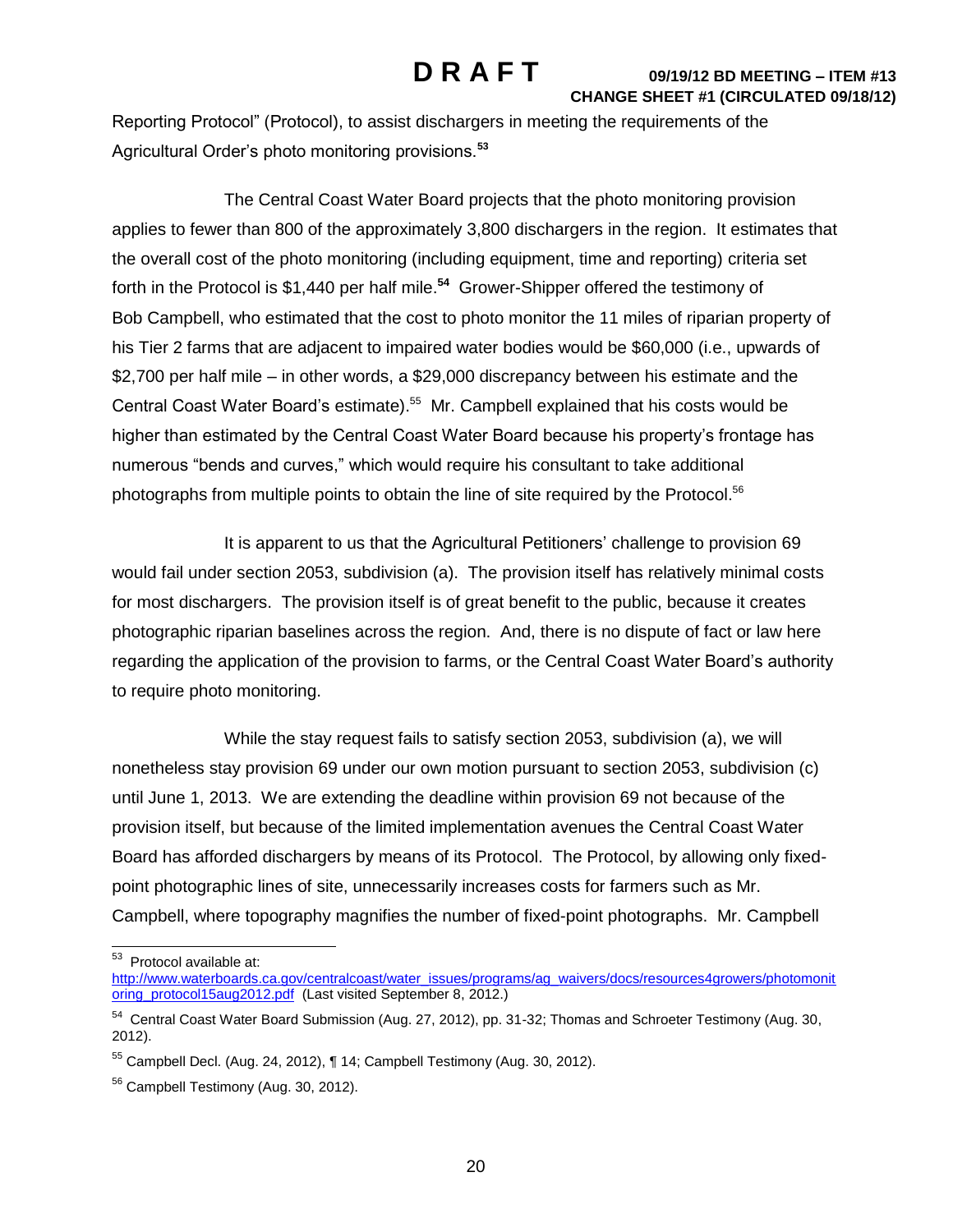could obtain the same photo monitoring results the Central Coast Water Board seeks at much lower costs, if the Central Coast Regional Board would permit the use of other photo documentation methods, such as aerial photography or the use of elevated vantage points in its Protocol. The State Water Board is selecting June 1, 2013, so that the vegetation will be more readily visible, as it will not be in its dormant state.

Provision 69 is hereby stayed until June 1, 2013, so that the Central Coast Water Board has time to amend and revise its Protocol to allow dischargers to conduct photo monitoring of their farms' riparian habitat using alternative photo documentation methods.

## **J. Annual Compliance Form (Agricultural Order Provision 67; Tiers 2 and 3 MRPs; Part 3)**

The Agricultural Petitioners argue that dischargers face indeterminable data management costs associated with the Annual Compliance Form provisions of the Agricultural Order. Grower-Shipper offered the testimony of Kay Mercer to explain the complexities and costs associated with dischargers hiring consultants, tracking and maintaining data, and developing database systems in order to comply with the Annual Compliance Form provisions of the Agricultural Order, in particular those provisions requiring reporting of nitrate loading risk factors by October 1, 2012, and future reporting on total nitrogen applied and on certain elements of the Irrigation and Nutrient Management Plan.<sup>57</sup> She testified that it was difficult to estimate the database creation and management costs associated with the Annual Compliance Form, because the Central Coast Water Board hads not posted its online form yet.<sup>58</sup>

In response, the Central Coast Water Board submitted a draft version of its Annual Compliance Form, and the five-page form does not require the complex database development tools that Grower-Shipper's witness estimated.<sup>59</sup> The Central Coast Water Board asserts that the Annual Compliance Form reporting can be done without hiring consultants, based on information that is already readily available to the dischargers or required to be compiled by other provisions of the Agricultural Order, and by using online forms created and

 57 Mercer Decl. (Aug. 25, 2012), ¶¶ 8-29; Mercer Testimony (Aug. 30, 2012)*. See also* Zelinski Decl. (Aug. 25, 2012), ¶¶ 21-25; Giannini Decl. (Aug. 24, 2012), ¶ 12; Huss Decl. (Aug 24, 2012). In general, costs attributed to the Annual Compliance Form by dischargers are primarily those associated with nitrate loading risk factor calculations, total nitrogen loading calculations, and other monitoring and reporting independently required by provisions elsewhere in the Agricultural Order.

 $58$  Mercer Decl. at  $\P$  8.

<sup>59</sup> Central Coast Water Board Submission (Aug. 27, 2012), Exh. 23*.*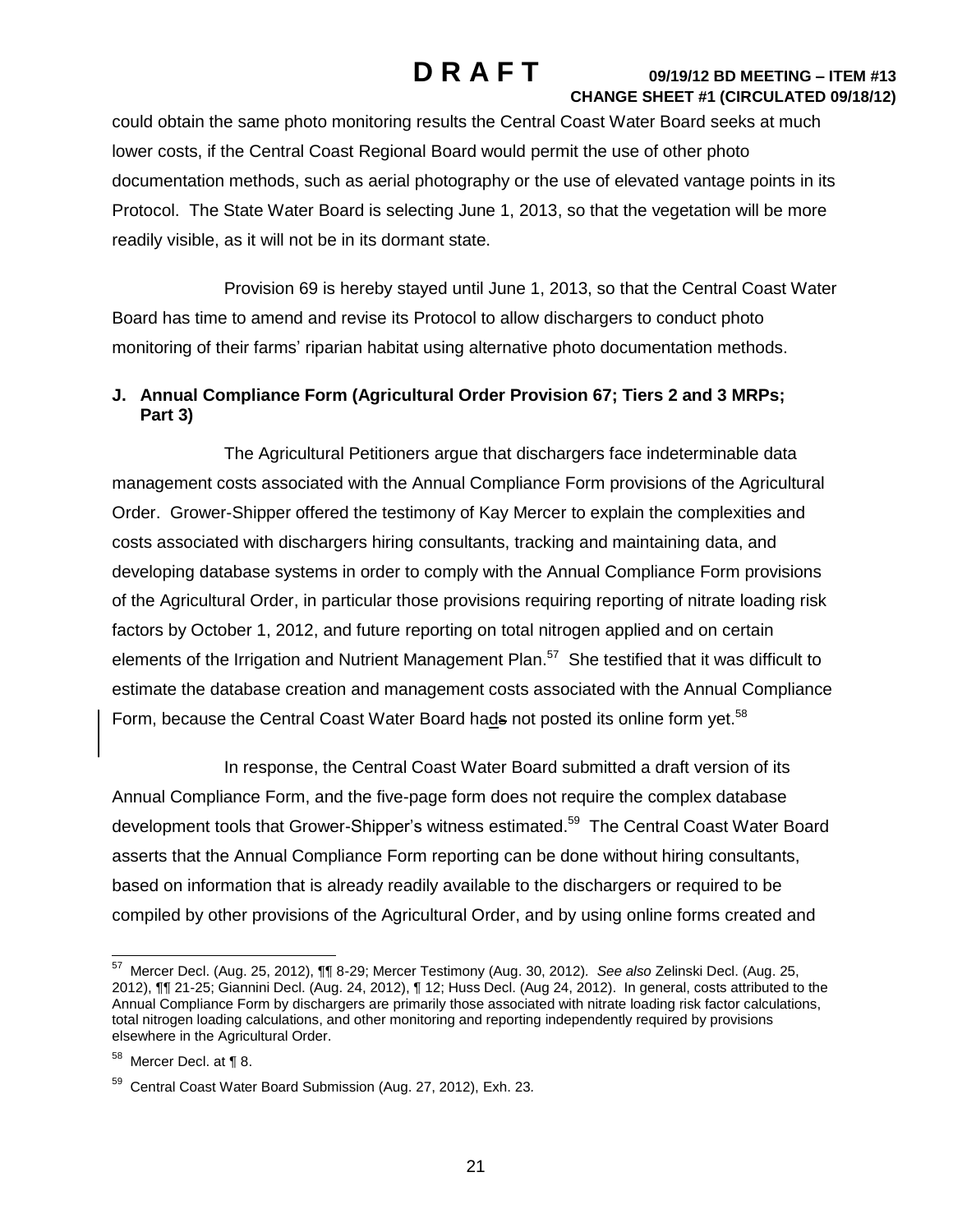managed by the Central Coast Water Board that contain drop down menus – thereby facilitating ease of reporting. The Central Coast Water Board estimates the cost for these provisions to be the time spent by the discharger to review the information and enter it on-line – at no more than  $$1,440$  per farm. $^{\rm 60}$ 

Accordingly, we find that the Agricultural Petitioners have not met their burden on any of the three stay prongs for *most* of the content within the Annual Compliance Form. First, dischargers would need to invest little money, effort or time to complete the five pages of dropdown menus and checklists created by the Central Coast Water Board. Second, the we agree with the Central Coast Water Board that the data and information mined from the Annual Compliance form is necessary to evaluate: (1) general compliance with the Agricultural Order; (2) the effectiveness of management practices, treatment or control measures; and, (3) any changes in farming practices.<sup>61</sup> Staying the entire Annual Compliance Form<del>, as a result, until</del> we resolve the petitions on the merits would harm the public interest. Third, we find no issue of fact here, as the Annual Compliance Form exists, albeit in draft form, and has been submitted into evidence in draft form. There is no issue of law, as no party disputes the Central Coast Water Board's authority to require an Annual Compliance Form.

As discussed previously, some information required to be reported on the Annual Compliance Form is information pertaining to provisions stayed by other parts of our order. Consistent with the holdings in Sections III.H. (Nitrate Loading) and III.I. (Photo Monitoring) of this Order, Part 3, Section A.1.k. in the Tiers 2 and 3 MRPs (Nitrate Loading Reporting) is hereby stayed until the we resolve the petitions on the merits. Further, we extend the compliance date of Part 3, Section A.1.m. in the Tiers 2 and 3 MRPs (Photo Monitoring) until June 1, 2013, for inclusion in the 2013 version of the Annual Compliance Form (for October 2013 reporting). Last, in its September 13, 2012, comment letter in response to our September 10, 2012, draft version of this Order, the Central Coast Water Board requested that we stay the Annual Compliance Form's submission deadline until December 1, 2012, in order to give dischargers two additional months to comply. We agree that such a temporary extension is reasonable and warranted in light of our other findings in this Order. The Central Coast Water Board released a Sample Annual Compliance Form on September 6, 2012, that will now need to be revised for consistency with this Order. We therefore, on our own motion pursuant to

 60 Central Coast Water Board Submission (Aug. 27, 2012), p. 26.

<sup>61</sup> *Ibid.*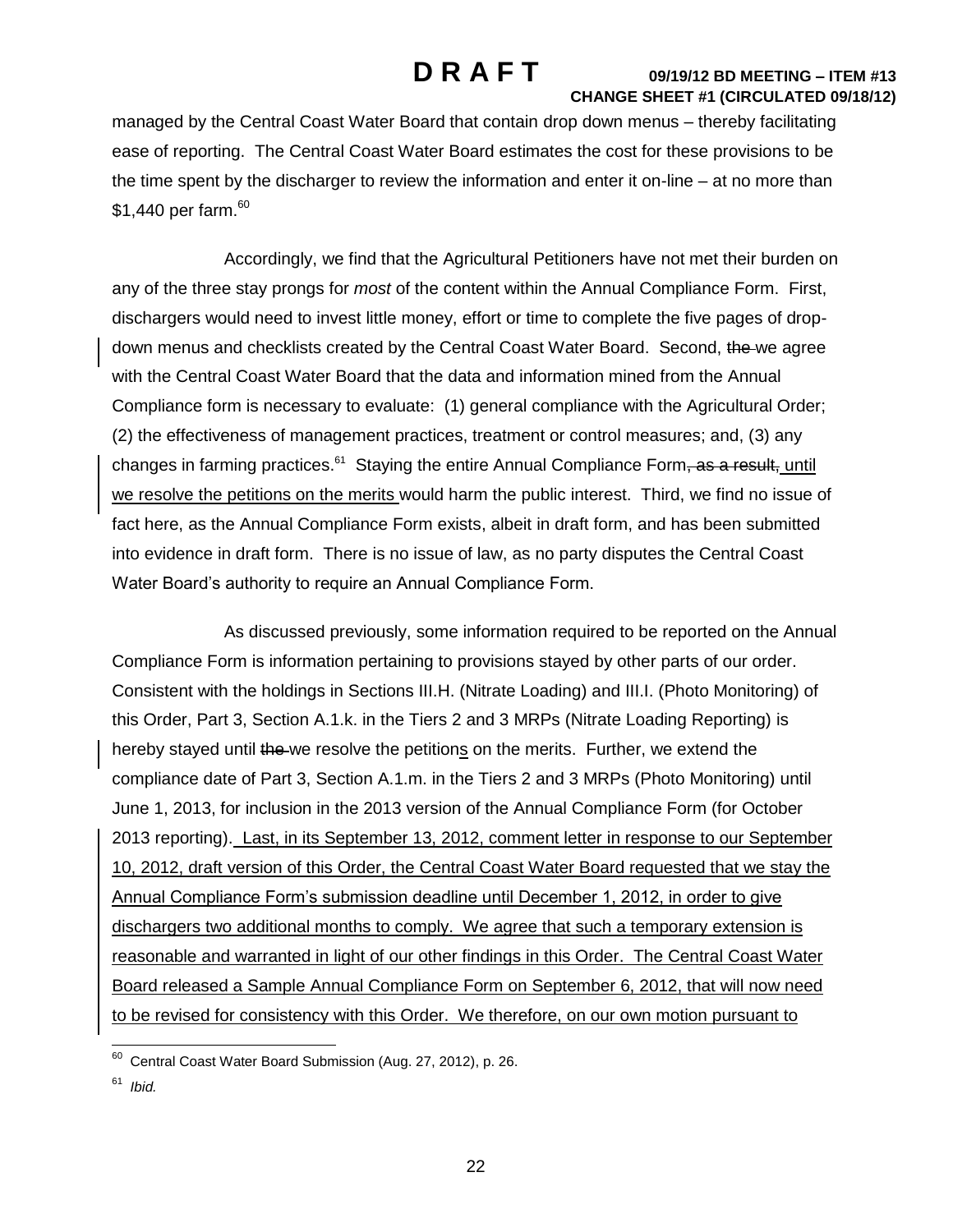section 2053, subdivision (c), stay the submission deadline for Part 3, Section A.1.a.-j. and I. in the Tiers 2 and 3 MRPs to December 1, 2012. $^{62}$  The Central Coast Water Board is directed to expeditiously revise the Sample Annual Compliance Form consistent with the requirements set forth in this Order. The Central Coast Water Board shall not require dischargers to submit any information on the Annual Compliance Form that has been stayed by this Order.

## **K. Individual Surface Water Discharge Monitoring and Reporting (Agricultural Order Provisions 72 & 73; Tier 3 MRP, Part 5)**

Provisions 72 and 73 require Tier 3 dischargers to prepare an individual sampling and analysis plan (SAP) and quality assurance project plan (QAPP) by March 15, 2013, and initiate individual surface water discharge monitoring by October 1, 2013.<sup>63</sup>

Because the State Water Board expects that it will resolve the petitions on the merits prior to October 1, 2013, <sup>64</sup> it is not necessary to address the Agricultural Petitioners' request to stay the requirement to initiate individual surface water discharge monitoring at this time. Accordingly, here we only consider the costs of the preparation of the SAP and QAPP. 65

Grower-Shipper has submitted declarations, estimating the cost of preparation for the required SAP and QAPP at 28,800.<sup>66</sup> The Central Coast Water Board asserts that the cost of the preparation of the QAPP will range between \$750 and \$3,000, assuming the availability of a ready-to-use template requiring 5-20 hours to complete.<sup>67</sup> The Central Coast Water Board asserts that such a template will be made available prior to the compliance date. $^{68}$ 

Grower-Shipper's estimates for the cost of SAP and QAPP strike us as inflated, based on the State Water Board's experience with preparation of such documents. The State

68 *Id.* at 32-33.

 $\overline{\phantom{a}}$  $62$  With regard to provisions 3.A.1. n.-q. of the Annual Compliance Form requirements, we note that compliance deadlines are outside of the one year time period in which we expect to resolve the petitions on the merits.

 $63$  The reporting requirements for the individual surface water monitoring do not take effect until March 15, 2014. (Agricultural Order, provision 73.)

<sup>&</sup>lt;sup>64</sup> See footnote 8 of this Order.

<sup>&</sup>lt;sup>65</sup> We understand that the actual sampling costs will be higher than the cost of preparation of the SAP and QAPP. (See Central Coast Water Board Submission (August 27, 2012), p. 33; Thomas and Schroeter Testimony (August 30, 2012)); Clark Decl. (Aug. 24, 2012), ¶¶ 4-7.)

<sup>66</sup> Johnson Decl. (Aug. 24, 2012), ¶¶ 6-14.

<sup>&</sup>lt;sup>67</sup> Central Coast Water Board Submission (Aug. 27, 2012), p. 33.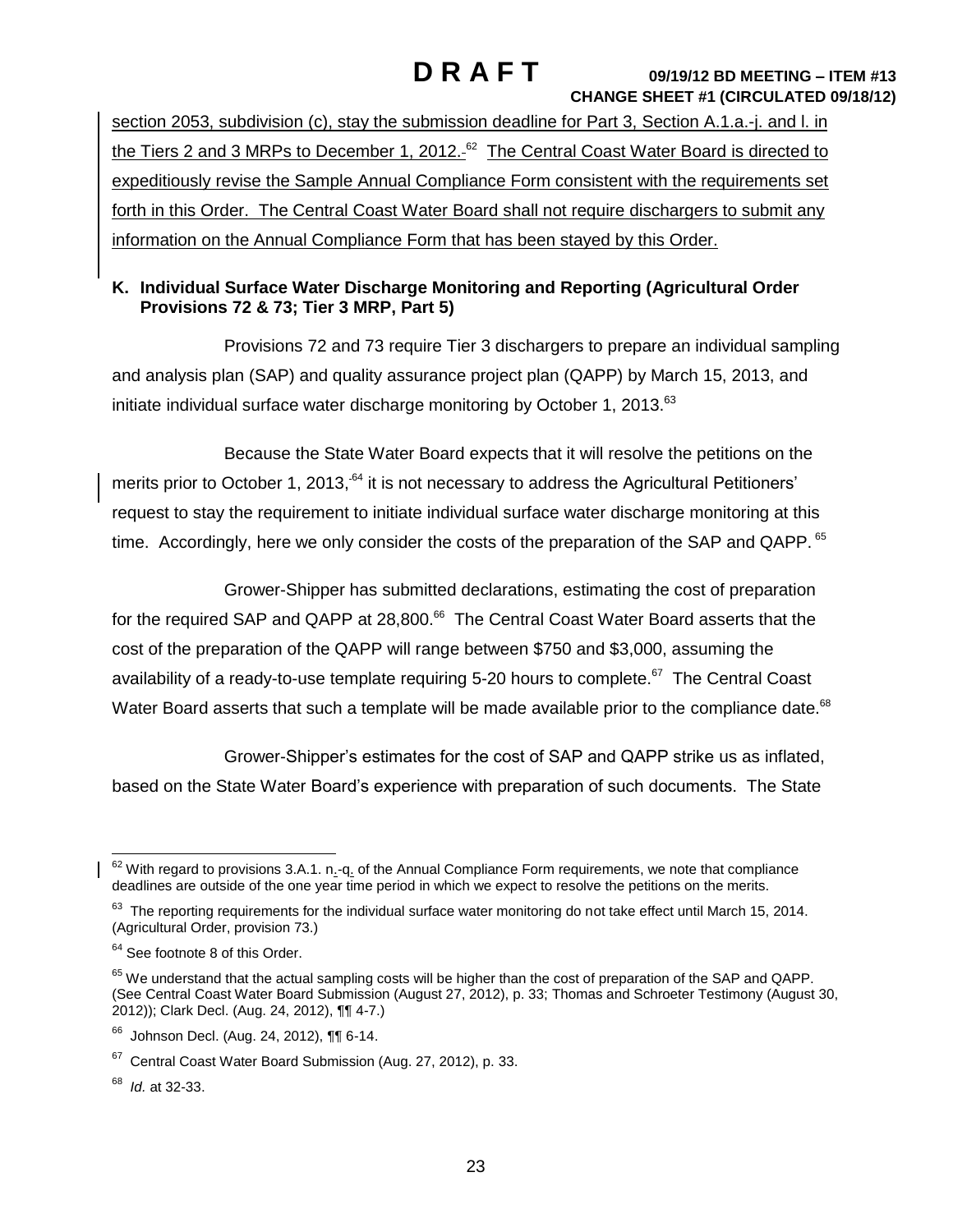Water Board has prepared templates and directions for such documents in other contexts.<sup>69</sup> These are generally relatively inexpensive documents to prepare, but necessary precursors to monitoring. Additionally, the Central Coast Water Board testified that only 110 dischargers are currently classified as Tier 3 dischargers which pose the highest threat to water quality based on the criteria established by the Central Coast Water Board. We accordingly find that as to the SAP and QAPP, the Agricultural Petitioners have not met their burden to show substantial harm.

The Agricultural Petitioners assert that there will be no harm to the public interest if the SAP and QAPP provisions are stayed. Without knowing whether we will ultimately uphold the individual surface water monitoring requirements, the most that can be said is that a SAP and a QAPP are very important for assuring that the monitoring data can be used for its intended purpose, which is certainly a matter of public interest.

In the third prong of the stay analysis, we find that the Agricultural Petitioners did not meet their burden of showing substantial questions of fact or law specific to the requirement that Tier 3 dischargers prepare a SAP and QAPP. The cost of preparing a SAP and QAPP is reasonably related to the benefit of having meaningful monitoring data, and the requirement is clearly within the Central Coast Water Board's legal authority under Water Code sections 13267 and 13269.

We deny the request to stay provisions 72 and 73 and Tier 3 MRP, Part 5.

## **ORDER**

IT IS HEREBY ORDERED that certain provisions of the Agricultural Order are stayed as follows:

- Provision 31 (Backflow prevention devices): compliance deadline stayed, but only until March 1, 2013;
- Provision 33 (Containment structures): stayed until the petitions are is resolved on the merits;

j 69 *See, e.g.,* the State Water Board's Surface Water Ambient Monitoring Program's online tools, available at [http://www.waterboards.ca.gov/water\\_issues/programs/swamp/tools.shtml](http://www.waterboards.ca.gov/water_issues/programs/swamp/tools.shtml) (last visited September 10, 2012), providing guidance on QAPPs. We acknowledge that the cost of a SAP may be variable, but do not find that the preparation of a SAP under the Agricultural Order requires the level of effort projected by the agricultural petitioners. For example, the selection of monitoring points is limited to characterization of irrigation run-off (Tier 3 MRP, Part 5, Section A.7) and need not incorporate characterization of storm water sheet flow across fields, as suggested by Ocean Mist (Huss Testimony (Aug. 30, 2012); Ocean Mist, Comment Letter on Draft Stay Order (Sept.14, 2012).